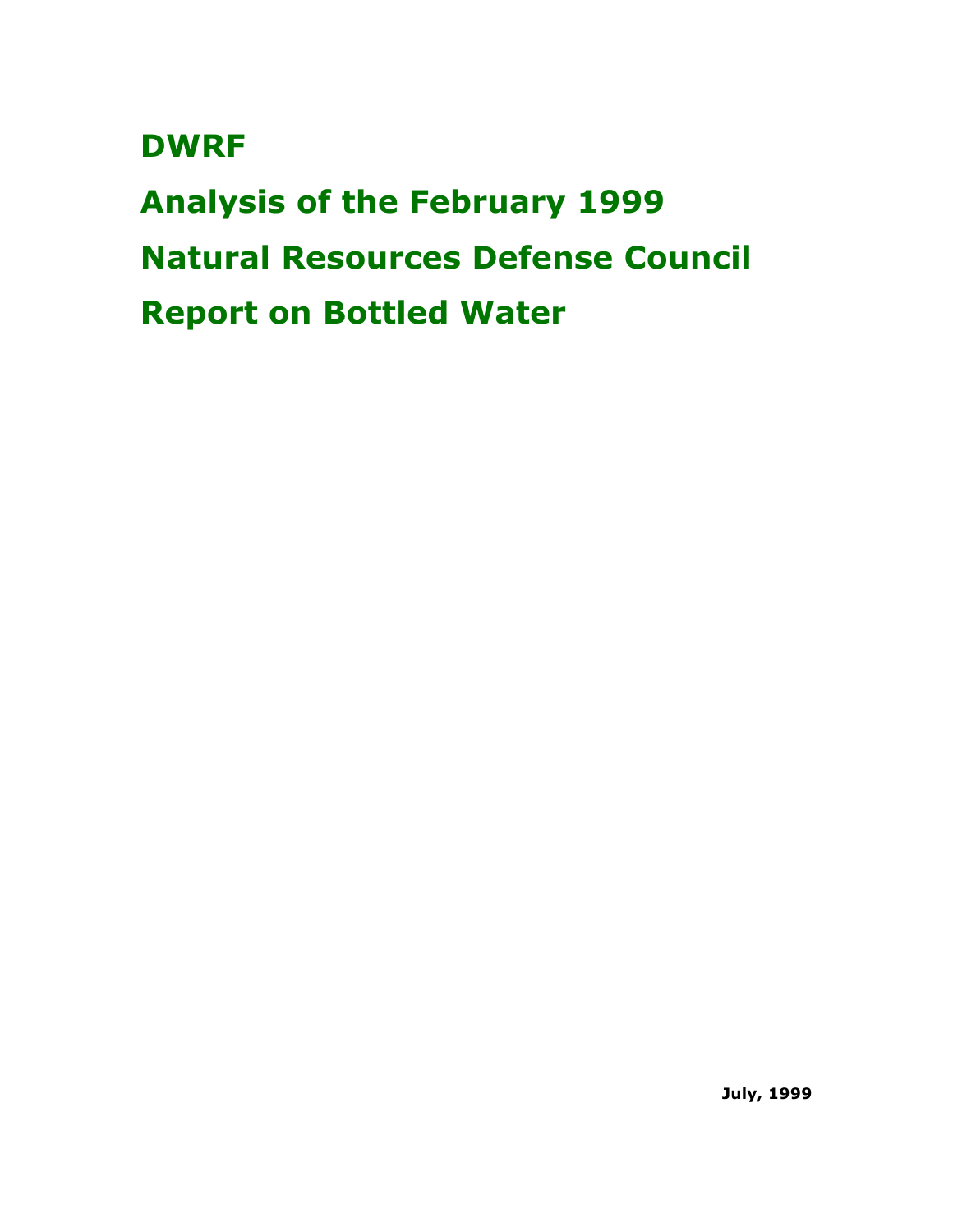#### EXECUTIVE SUMMARY

- I. Introduction
- II. Bottled Water is Highly Regulated as a Food
- A. The FDA/ FFDCA Regulatory System Is Appropriate For Bottled Water
- 1. The FDA Mandates Labeling and Misbranding Provisions
- 2. New Federal Right-To-Know Labeling Mandates Are Inappropriate and Unnecessary
- 3. Good Manufacturing Practices Ensure High Quality Bottled Water
- B. Other Unique FDA Features Enhance the Regulation of Bottled Water
- 1. Recalls
- 2. Inspections
- III. Standards of Quality for Bottled Water Are Comparable to Tap Water
- A. Chemical Contaminant Limits
- 1. Acrylamide and Epichlorohydrin
- 2. Asbestos
- 3. Phthalates
- B. Microbiological Contaminant Limits
- 1. Total Coliform/Fecal Coliform and E. coli
- 2. Giardia and Cryptosporidium
- 3. Heterotrophic Plate Count
- 4. Monitoring Frequency for Contaminants
- C. Testing after Storage
- D. Radioactive Substances
- E. Unregulated Contaminants
- F. Reporting and Record Retention
- IV. NRDC's Product Contamination Survey Shows Bottled Water Is Remarkably Safe
- A. Coliforms
- B. Fluoride
- C. Nitrate
- D. Arsenic
- V. Conclusion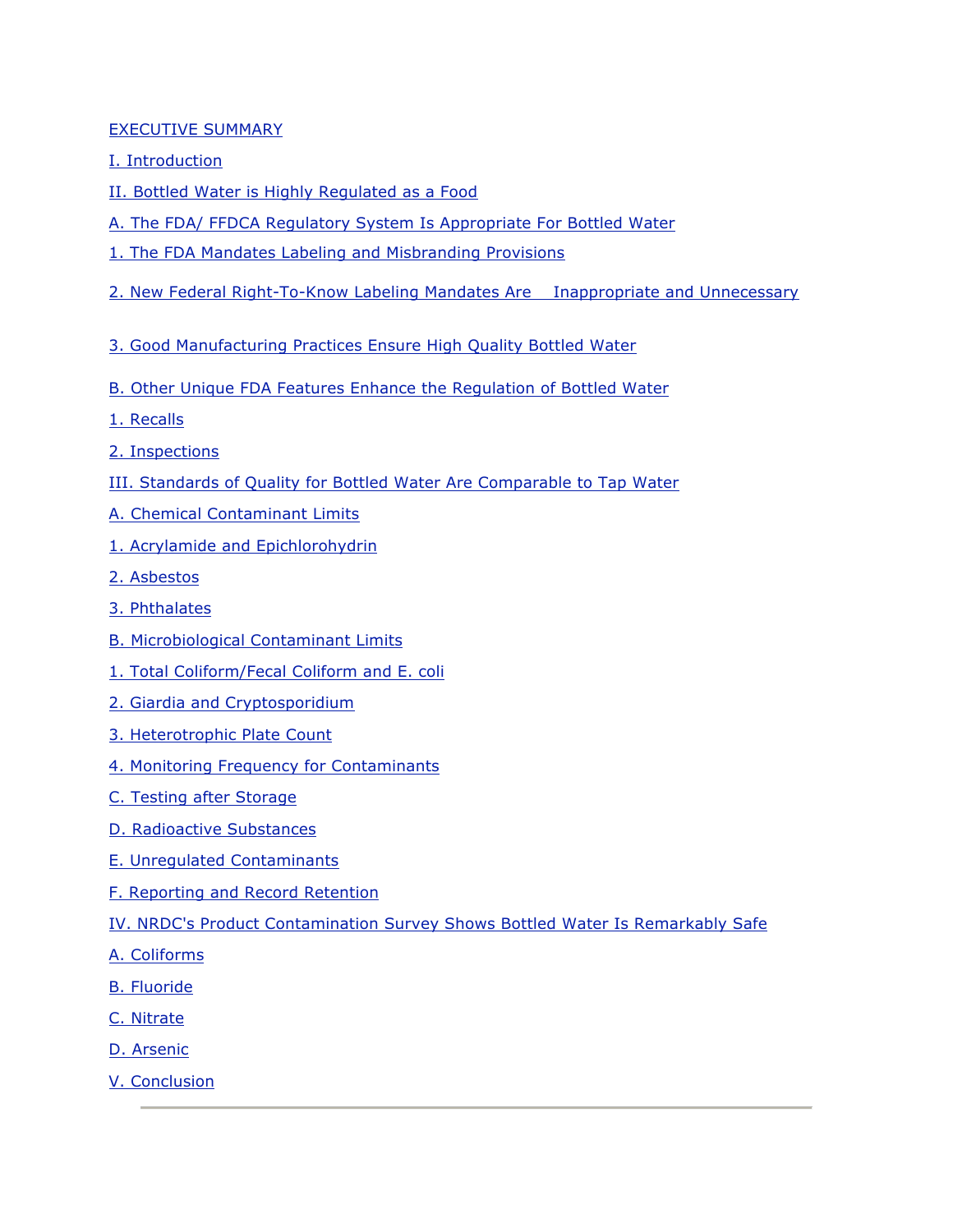# **A TECHNICAL ANALYSIS OF THE NRDC REPORT ON BOTTLED WATER**

#### **EXECUTIVE SUMMARY**

In February 1999, the Natural Resources Defense Council (NRDC) issued a report entitled "Bottled Water: Pure Drink or Pure Hype?" [hereafter "the NRDC Report"], which came to two basic conclusions:

- that bottled water is insufficiently regulated by federal and state government agencies and by the bottled water industry; and,
- that, based on an analytical product survey conducted by NRDC, bottled water "may not be as pure as we are led to believe" (NRDC Report, Executive Summary, p. vii).

The solution recommended in the NRDC Report is to overhaul the FDA's regulatory regime for bottled water or to give the program to EPA, and to impose additional disclosure requirements on the bottled water industry.

## **The Regulatory Framework for Bottled Water Is Adequate to Ensure Safety**

The NRDC Report contends that "federal bottled water regulation is weaker than the tap water regulations facing public water systems" because: (1) the FDA regulatory structure for setting allowable contaminant levels and associated monitoring and treatment requirements is not as stringent as EPA's for tap water; (2) state programs are generally weaker than FDA's; and, (3) neither FDA nor states have made bottled water regulation an enforcement priority. In addition, the NRDC Report devalues the contribution the International Bottled Water Association (IBWA) Model Bottled Water Code [hereafter, "Model Code"] makes in buttressing the federal/state system because not all bottlers belong to IBWA and the Model Code is not legally enforceable.

The fact is that bottled water is among the most highly regulated "foods" by the Food and Drug Administration (FDA) under the Federal Food, Drug and Cosmetic Act ("FFDCA," 21 U.S.C. s. 301 et seq.). Under FDA jurisdiction, bottled water is subject to extensive general food safety and labeling requirements which are not applicable to tap water, including prohibitions on misbranding and adulteration. The labeling (misbranding) and adulteration provisions of the FFDCA apply to all foods and are the cornerstone of the very safe food supply enjoyed in the United States. When applied to bottled water, the labeling requirements ensure that the source and purity of the bottled water are identified and that, if the label is false or misleading in any respect, the supplier is subject to civil or criminal sanctions for product "misbranding." The adulteration prohibition ensures that no matter what is on the label, if the bottled water contains any "deleterious substance that may be injurious to health," the product is adulterated and the supplier is also subject to criminal or civil penalties. In addition, misbranded or adulterated products are subject to FDA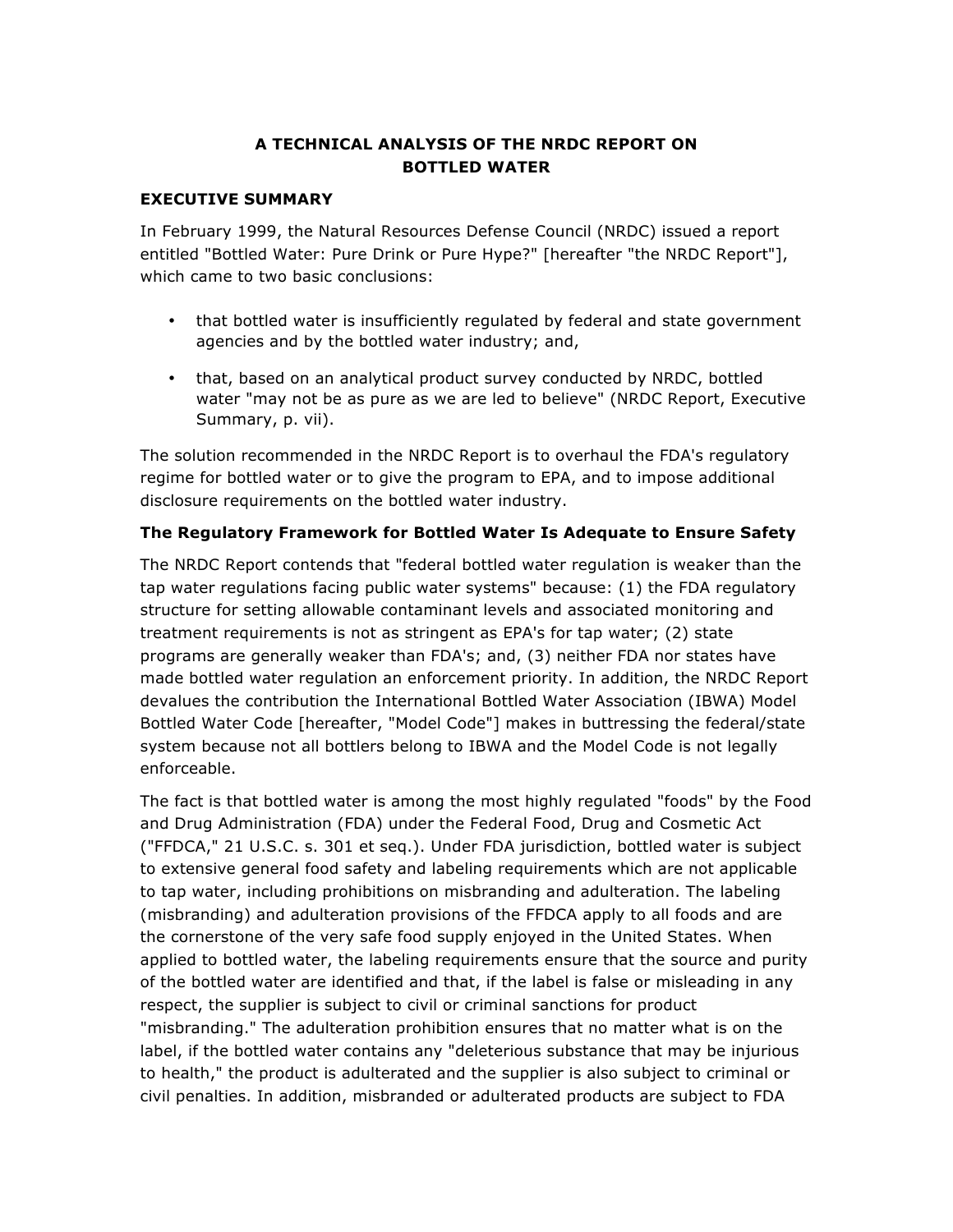requests for product recalls where appropriate. There is no similar remedial action available in the tap water regulatory program.

Further, bottled water is the only food category which FDA also subjects to two additional sets of requirements specific to bottled water -- one prescribing Good Manufacturing Practices, and the other imposing specific identity and quality requirements. FDA's GMPs for bottled water apply to every aspect of production, from source protection, all the way through processing, to finished water sampling for purity prior to final bottling. Over and above FDA's fully protective requirements, IBWA's Model Code provides detailed specifications for plant construction and design, sanitary facilities, equipment, process controls and operations, and personnel qualifications.

# **FDA Contaminant Standards for Bottled Water Are Commensurate with EPA's for Tap Water**

The NRDC Report alleges that bottled water "is not specifically required to meet treatment, contamination, or testing standards as strict as those applicable to city tap water" (NRDC Report, p. 41). And, the NRDC Report makes much of the fact that FDA over the years has been slow to conform its bottled water food quality standards to EPA's tap water quality standards as required by law.

Section 410 of the FFDCA requires that FDA review all new EPA regulations for tap water and determine whether they are applicable to bottled water. In 1996, that section was amended to add time frames to FDA's review. Now, if the tap water regulations are applicable, FDA must propose regulations for bottled water within 180 days after the effective date of EPA's tap water standards. In the absence of action by FDA, the tap water standard automatically applies to bottled water. Today, there are very small discrepancies between EPA and FDA's contaminant limit regulations.

Close scrutiny of the water quality standards for chemical contaminants reveals that FDA bottled water quality standards are the same as EPA's tap water standards for 62 out of 71 chemical substances highlighted in Table 6 of the NRDC Report. For lead, copper, and fluoride, FDA standards are stricter than EPA's. For three of the remaining contaminants -- asbestos, acrylamide, and epichlorohydrin -- FDA has determined, as the law allows it to do, that establishing specific standards for bottled water is unnecessary. Asbestos contamination is a feature of tap water resulting from transport through some asbestos-containing municipal distribution systems. Acrylamide and epcichlorohydrin occur as a function of the chemicals used to treat public water systems. These same chemicals are not used in the treatment of bottled water. In all these cases, to the extent a bottler utilizes municipal water, it is reasonable to expect that the source meets EPA standards. The fourth chemical contaminant, pthalates, is under regulatory consideration at FDA and is already controlled by FDA as an indirect food additive.

With regards to microbiologic issues, a combination of the FDA and IBWA Model Code results in a system that is similarly comparable, and in many cases more stringent,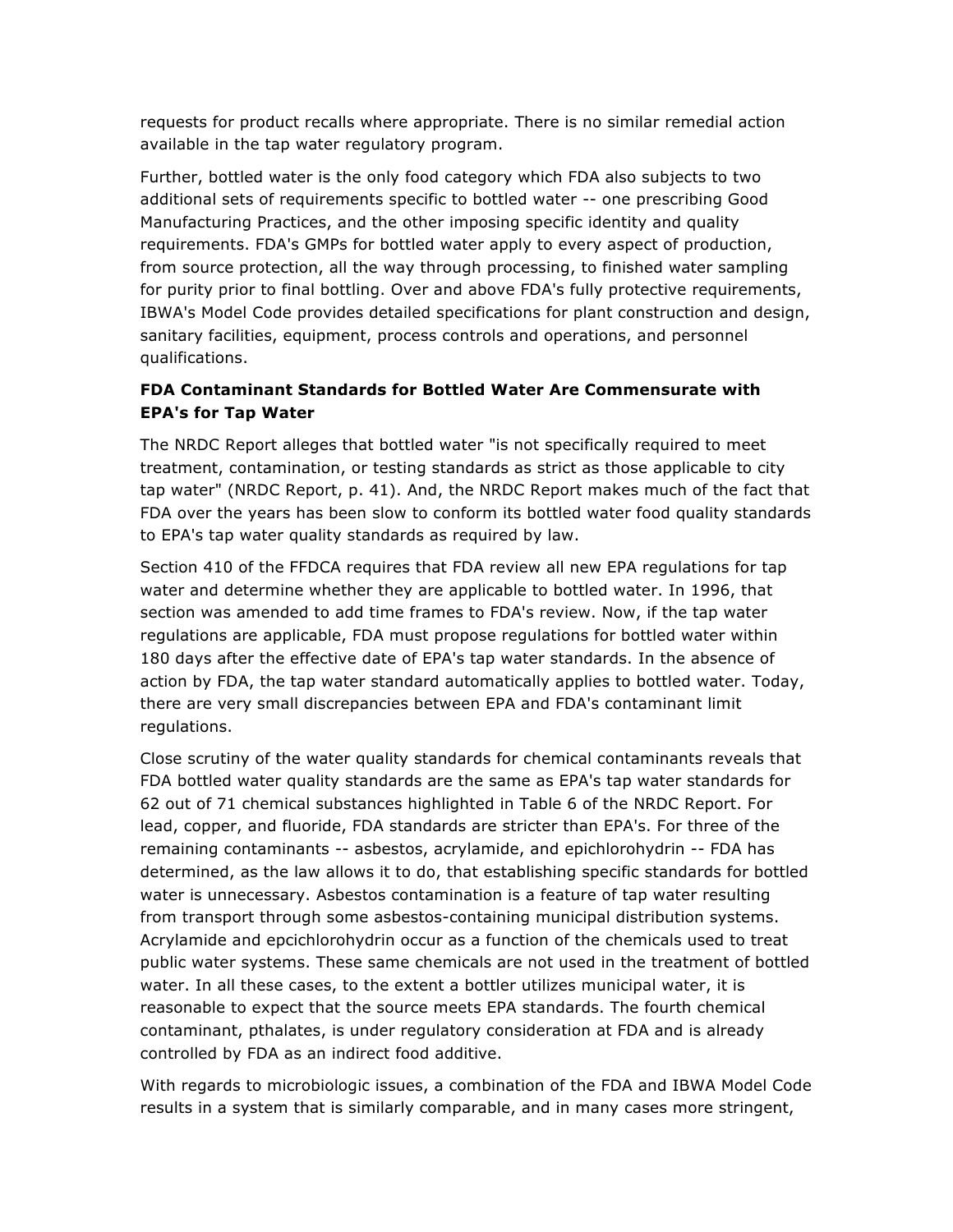than EPA's. The FDA, like EPA, requires monitoring and specific testing for total coliforms (21 CFR 165.110(b)(2)). The IBWA Model Code sets a zero tolerance for total coliform, as adopted by EPA. IBWA also calls for weekly monitoring of product and operations water for microbial contaminants similar to EPA's requirement.

A comparison of the monitoring frequency for total coliform required for tap water in contrast with bottled water shows that there is substantially more monitoring conducted on bottled water on a delivered water basis. For example, a typical bottled water purveyor producing 250,000 gallons of water per day conducts approximately 30 analyses for total coliform each day. A public water system producing a similar quantity of water is only required to analyze 2 samples for total coliform per month. The absence of any incidence of E. coli in NRDC's own survey results supports the proposition that the current system is adequately controlling microbiologic contamination in bottled water.

The NRDC Report's lengthy discussion of heterotrophic plate count (HPC) bacteria is both misleading and completely irrelevant to the safety of bottled water. HPC is found in all water and many food products, and has been studied extensively by EPA and FDA. FDA has concluded that in the absence of pathogenic bacteria, HPC bacteria are part of the normal flora of bottled water and do not pose a health risk.

Given these facts, the NRDC Report's conclusion that bottled water is "not necessarily any better regulated, purer, or safer than most tap water" is groundless. FDA has made a public policy decision not to promote the fact that bottled water is "safer" and has instead concluded that:

*[I]n general, adopting EPA's standards for chemical contaminants as allowable levels in bottled water is appropriate because it will protect the public health, maintain consistent standards for identical contaminants in bottled and tap water, prevent duplication of efforts between FDA and EPA in evaluating the effects of contaminants in drinking water, prevent public confusion concerning the significance of different standards for bottled water and public drinking water and not foster public perception that bottled water is required to be of better quality than tap water.* 

# **NRDC Offers Scant Evidence for Bottled Water Contamination**

In an attempt to document contamination, NRDC conducted an extensive survey of bottled water gathered over several years. To dramatize the limited and unremarkable results its survey produced, NRDC devotes many pages in the report describing adverse health effects information associated with a variety of chemicals at levels well above those found (and in some cases not found) in its survey. Nonetheless, when the NRDC results are critically reviewed, rather than demonstrating serious or even worrisome contamination, the result that emerges is far better than the NRDC Report's concession that "most bottled water is of good quality" (p. 35).

NRDC surveyed more than 1,200 bottles of bottled water, looking for roughly 57 contaminants. Throughout all of their analysis, NRDC found not one instance of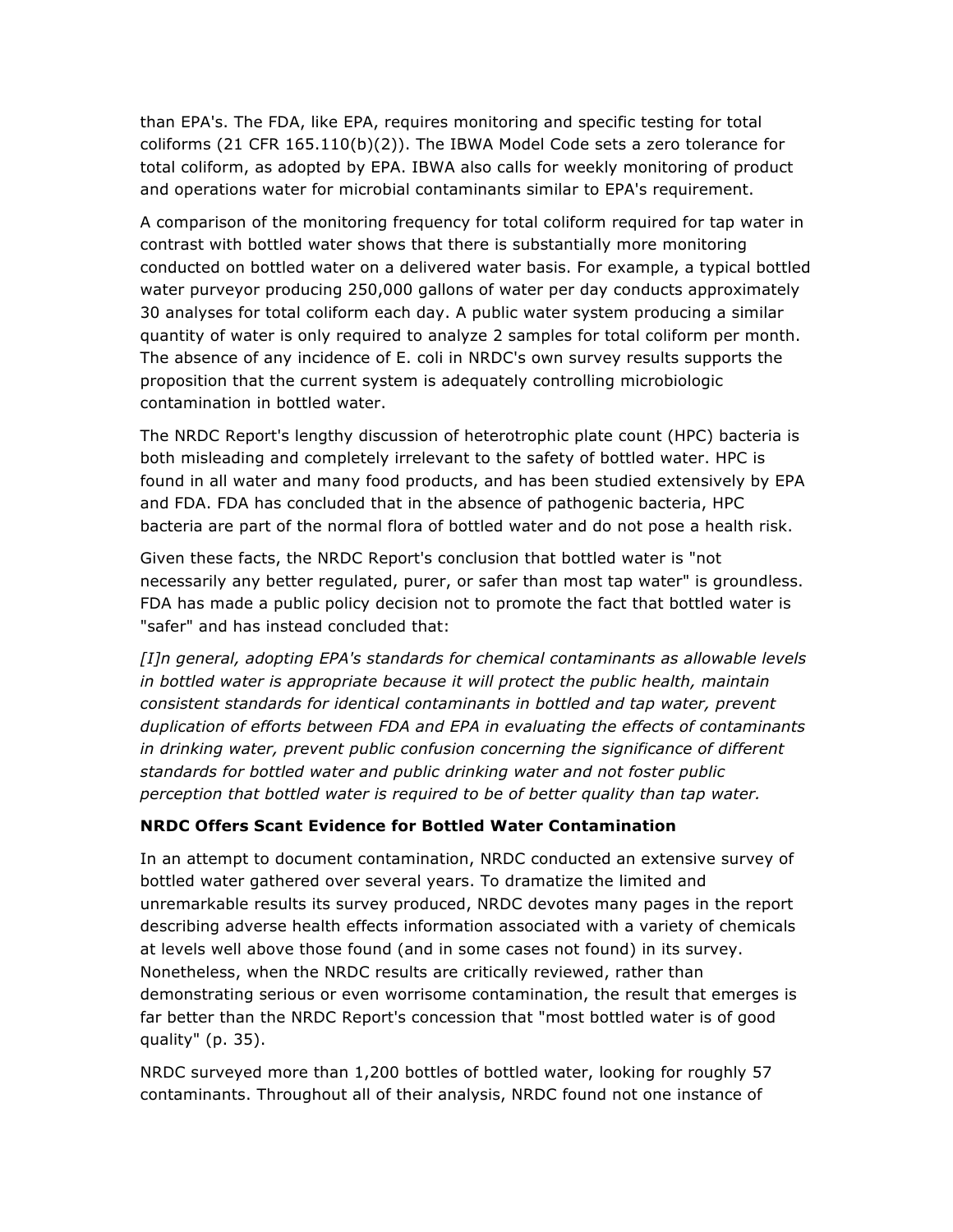contamination that would raise a legitimate health concern. Indeed, the survey could find only four results where federal health standards were exceeded. Closer inspection reveals that the two results charged by the NRDC Report to exceed total coliform standards, were in fact quite likely false positives because they could not be replicated in subsequent tests as required by federal standards. The other two exceedances were for a fluoride standard so narrow, and with such limited application, as to be irrelevant to public health. In fact, the levels found in the bottled water are below the EPA health-based fluoride standard for public water systems.

The allegation that arsenic exceeds California's Proposition 65 (Safe Harbor Limits) resulted from a policy-based extrapolation of questionable relevance to bottled water. In addition to these, the NRDC Report discusses the presence at very low levels of other trace compounds, which have no regulatory or health import, but provide the opportunity for the NRDC Report to alarm the reader by discussing a myriad of adverse health outcomes which have been associated with these compounds only when tested in animals at high levels of exposure.

In a similar effort to enhance its case for concern about potential microbiologic contamination in bottled water, the NRDC Report elaborates on a number of pathogens, viruses and bacteria, without any linkage to actual cases of contamination or reported illness associated with bottled water. The NRDC Report is replete with anecdotal reports of contaminated water related illnesses, notably the Cryptosporidium episode that killed 100 people in Milwaukee in 1993 -- but this is from tap water. The only instance where a public health problem has been attributed to bottled water in the U.S. is an outbreak that occurred in 1994, in the unique setting of Saipan, a U.S. Territory of the Northern Mariana Islands. In this case, treated well-water was bottled because the tap water is generally too salty to drink. The actual source of the contamination was never confirmed (Centers for Disease Control and Prevention Surveillance Summaries, Morbidity and Mortality Weekly Report, vol. 45 no. 55-1, April 12, 1996).

Indeed, nothing in the NRDC Report can equate the bottled water track record to that for tap water. As reported by EPA in its "1996 National Annual Public Water System Compliance Report" (September, 1998, B-1), approximately ten percent of the public water systems in the U.S. were cited in 1996 for maximum contaminant level (MCL) violations for either total coliforms or chemicals. The number of MCL violations cited nationwide during that year exceeded 14,000.

## **The Bottled Water System under FDA Is Not Broken**

The NRDC Report proposes to fix the "bottled water problem" either by altering FDA's regulations for bottled water to look like EPA's regulation of tap water, or by turning bottled water regulation over to EPA entirely. A more balanced review of the tap water and bottled water programs clearly supports maintaining the current system. In fact, many of the benefits that accrue because bottled water is a FDA-regulated food product would be lost through a transfer to EPA. Under the FDA regime, bottled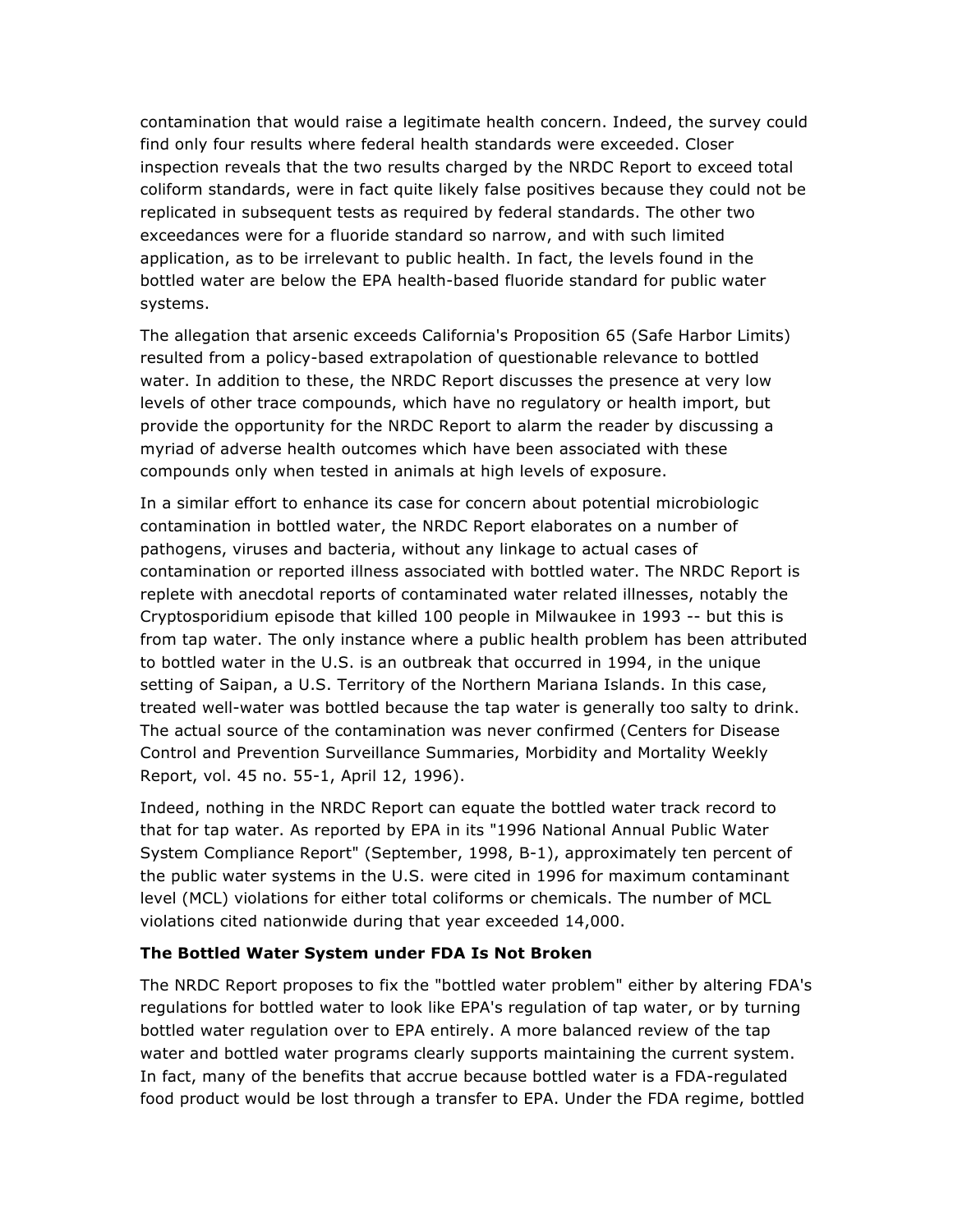water labels must inform the consumers and may not be false or misleading. Any bottled water found to be adulterated or otherwise to exceed federal safety standards and pose a risk to health, is subject to regulatory enforcement action which may include immediate removal from the market through either a court-order seizure or injunction or a voluntary recall carried out at the request of FDA or initiated by a company. EPA offers no such mechanisms.

The NRDC Report is plainly an effort to sensationalize a non-issue. The validity of the allegations against bottled water must be judged on the basis of its safety record, which is that bottled water must be considered one of the safest food products on the market today.

The motivation for attacking an industry with an exemplary public health record remains a mystery. The only reasonable conclusion is that the NRDC Report is a solution in search of a problem and should be dismissed. Return to Top

## **I. Introduction**

In February 1999, the National Resources Defense Council (NRDC) issued a report entitled "Bottled Water: Pure Drink or Pure Hype?" [hereafter "the NRDC Report"], which compares the regulatory system that governs bottled water in the U.S. with the regulatory regime for tap water. The NRDC Report contends that: (1) the FDA regulatory structure for setting allowable contaminant levels and associated monitoring and treatment requirements are not as stringent as those EPA applies to tap water; (2) FDA does not adequately enforce the regulations it has; and, (3) states in general are not equipped or inclined to fill in the gaps. Based on this assessment, NRDC's regulatory analysis concludes that "federal bottled water regulation is weaker than the tap water regulations facing city water supplies."

To support its contention, NRDC conducted a bottled water quality and compliance survey and concluded that some bottled water "contains contamination...and should not automatically be assumed to be purer or safer than most tap water." As a result, the NRDC Report advocates that FDA should either change its bottled water regulatory system to more closely parallel EPA's for tap water; or, in the alternative, regulation of bottled water should be moved to EPA.

The following analysis is designed to address the concerns expressed in the NRDC Report. This assessment will show that:

- the regulatory system in place for bottled water protects public health;
- the FDA regulatory scheme supported by the International Bottled Water Association (IBWA) Bottled Water Model Code [hereafter IBWA "Model Code"] is not only remarkably similar to EPA's in providing for contaminant control, but also incorporates additional safeguards that are unique to regulation of bottled water as a food; and,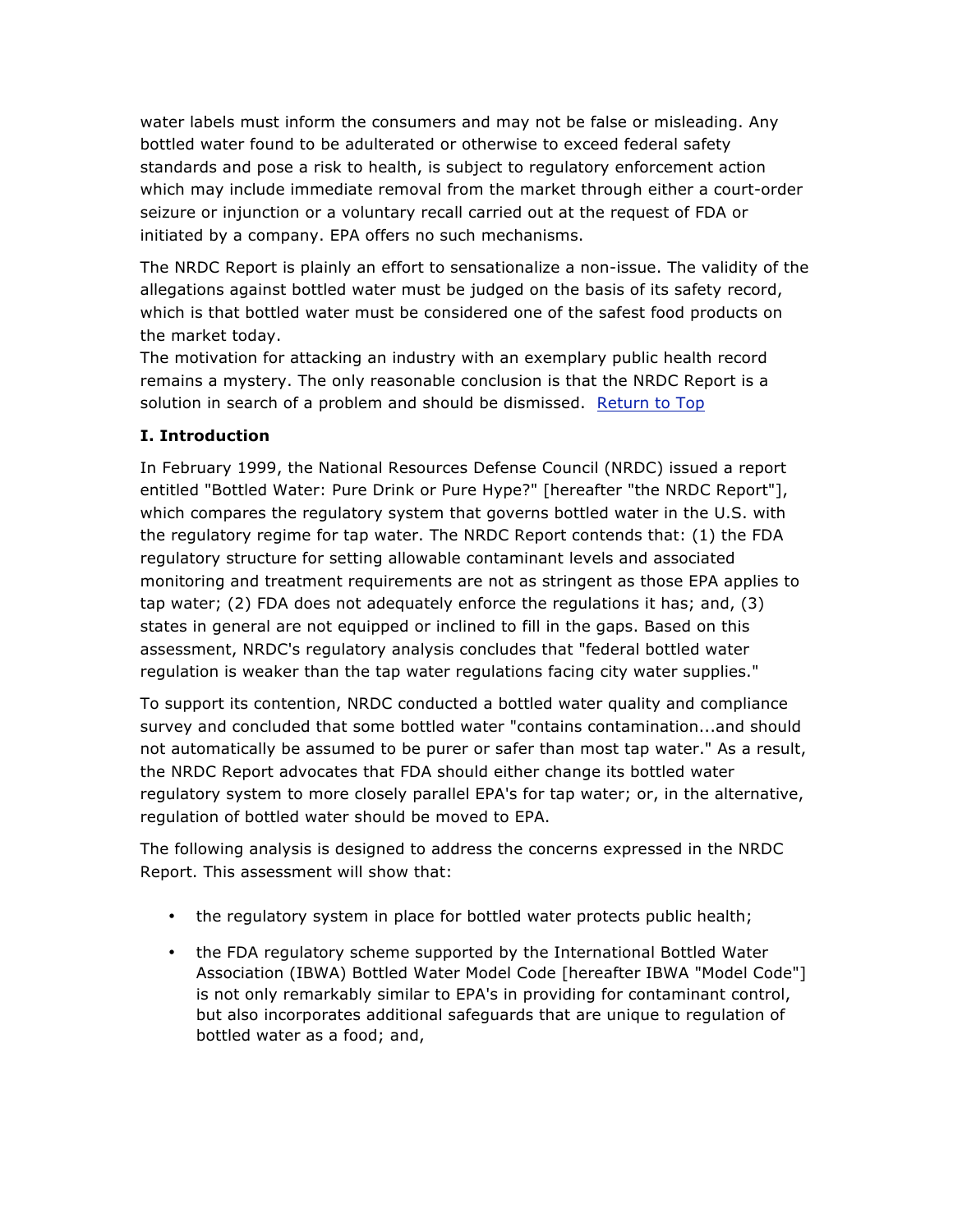• the incidents of contamination which the NRDC bottled water survey documents are few and well within the bounds of acceptability from a public health perspective.

A close comparison of the FDA and EPA regulatory requirements reveals that they are not as different as the NRDC Report maintains. Indeed in all but a few cases, which can be readily explained, FDA bottled water standards of quality and EPA maximum contaminant levels (MCLs) for tap water are identical. Moreover, the FDA regulatory program for bottled water is among the most stringent applied to foods. When this fully protective Federal regulatory regime is combined with the IBWA "Model Code," the regulatory framework that emerges is even more comprehensive and overall subjects bottled water to equivalent, and in some cases more stringent, requirements than those applied to tap water. Moreover, the bottled water safety track record speaks for itself -- it is exemplary. Even the NRDC Report is forced to concede that "most bottled water apparently is of good quality." Return to Top

## **II. Bottled Water is Highly Regulated as a Food**

## **A. The FDA/ FFDCA Regulatory System Is Appropriate For Bottled Water**

The system for regulating bottled water is fundamentally different than for tap water in that bottled water is regulated as a "food" by the Food and Drug Administration under the Federal Food, Drug and Cosmetic Act (FFDCA, 21 U.S.C. s 301 et seq.), while tap water is controlled by the Environmental Protection Agency (EPA) in accordance with the Safe Drinking Water Act (SDWA, 42 U.S.C. s 300f et seq.). All foods under FDA's jurisdiction are subject to the labeling (misbranding) and purity (adulteration) requirements of the FFDCA; there are no such requirements for tap water in EPA's system. Moreover, within the universe of foods regulated by FDA, bottled water is the only one subjected to two additional sets of regulations. The first prescribing Good Manufacturing Practices (GMPs, 21 CFR 129) which aim to ensure the quality of the "source" water intended to be bottled, and the integrity of the manufacturing process; and the other, imposing specific quality and safety requirements as well as labeling provisions that are unique for finished bottled water products (21 CFR 165.110). Return to Top

## **1. The FDA Mandates Labeling and Misbranding Provisions**

The FFDCA requires a food label to provide the name of the manufacturer, and the weight and ingredients of the contents. A food product is deemed "misbranded" if the label is "false or misleading" (FFDCA S. 403(a) et seq.). The food is "adulterated" if it contains a "poisonous or deleterious substance that may render it injurious to health," contains any "filthy" or "putrid" substance, has been prepared, packaged, or held in unsanitary conditions, or if its container is composed of any substance that may render it injurious to health (FFDCA S. 402(a)(1) et seq.). The FDA's specific regulations for bottled water amplify these requirements, calling for explicit labeling if the water does not meet stated microbiological, chemical, physical and radiological limits, even when the substance is present at a level not "considered injurious to health" (21 CFR 165.110(c)). The regulations further explicitly state that bottled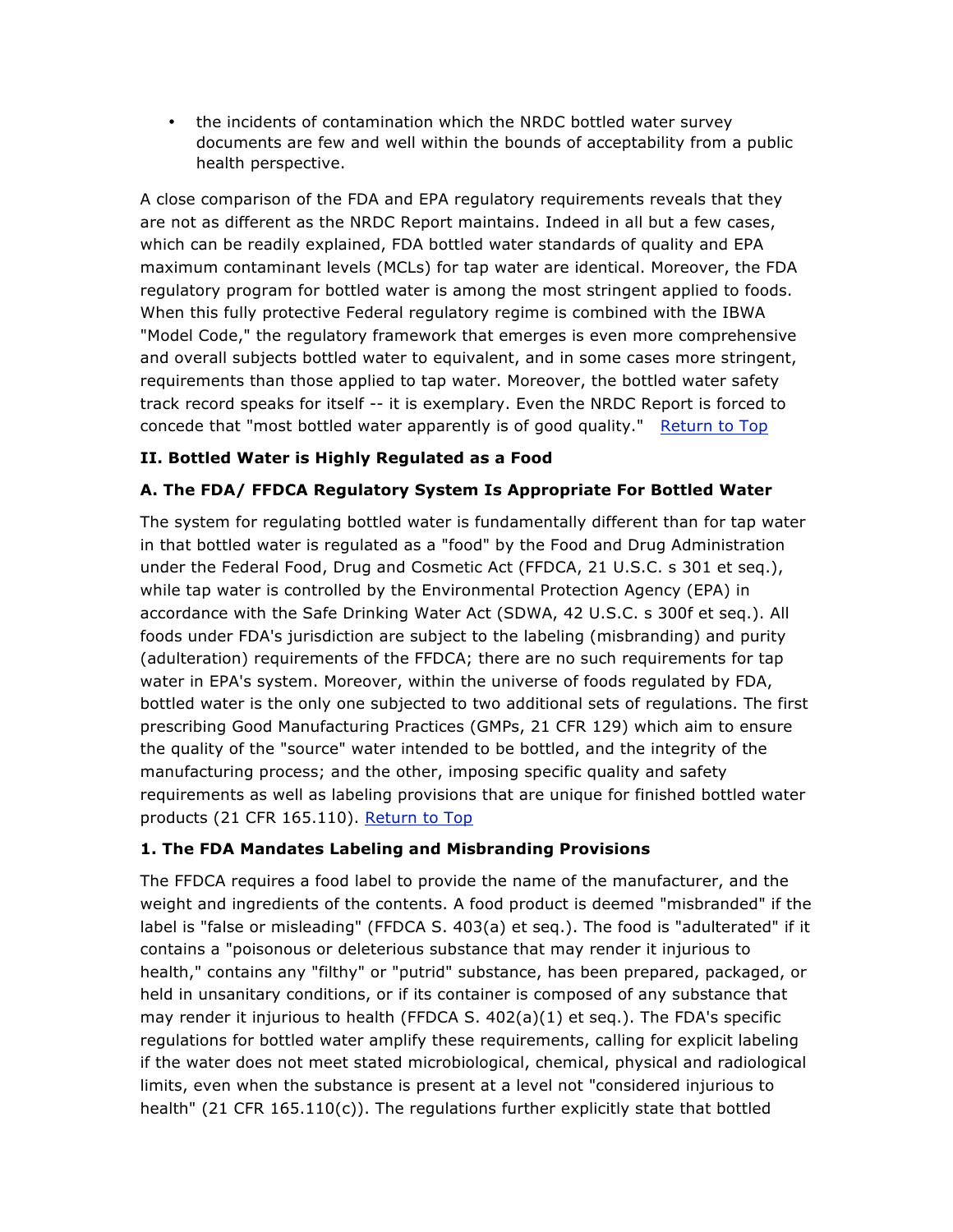water containing a deleterious substance, at levels considered injurious, would be deemed adulterated (21 CFR 165.110 (d)).

FDA regulations also specify that bottled water labels identify whenever the water came from a "community" or "municipal" source, unless the water has been treated, in which case the label must identify the treatment used, e.g., distillation, deionization, reverse, osmosis, sterilization (21 CFR  $165.110(a)(3)(ii)$ , and  $(a)(2)(iv)$ and (vii)). Violations of any of these requirements by a bottled water supplier are subject to civil and criminal penalties. Return to Top

# **2. New Federal Right-To-Know Labeling Mandates Are Inappropriate and Unnecessary**

The NRDC Report advocates the need to "[e]stablish the public's right-to-know for bottled water as now required for tap water" (p. 11). This statement ignores the fact that bottled water producers are already required to provide information about product source, manufacturer, and contents, under the FDA's labeling requirements. Moreover, bottled water consumers can obtain additional information about product composition, including detailed product analyses and product quality information, upon request of the manufacturer who is identified with necessary contact information on the product label.

The NDRC Report contends that "water bottlers were successful at killing a measure that would have required… right-to-know information from bottlers to be provided to consumers" (p. 69) and asks "why, if bottled water is as pure as bottlers say, they are so afraid of a right-to-know requirement" (p. 11). Obviously, given the FDA labeling requirements and their own voluntary disclosure program, bottled water manufacturers are already providing information in response to consumer requests. It is unnecessary for any food product, including bottled water, to provide the type of information that the NRDC Report recommends. Furthermore, in the absence of any semblance of a safety problem with bottled water or of discontent among bottled water consumers, there do not appear to be any benefits in mandating additional labeling and disclosure mandates. Return to Top

# **3. Good Manufacturing Practices Ensure High Quality Bottled Water**

FDA Good Manufacturing Practices (GMPs) for bottled water specify that all product water must be obtained from a source that has been approved. To achieve approval, the source water must be "inspected and the water sampled, analyzed and found to be of a safe and sanitary quality according to applicable laws and regulations of state and local government agencies having jurisdiction (29 CFR 129.3(a))."

The NRDC Report describes these FDA source water protection requirements as "sketchy" and "essentially meaningless" because there are no guidelines directing the content of state and local rules and no indication of what should be done if there are no active state or local programs (p. 50). NRDC maintains that the program is deficient because, for example, "[t]here are no specific requirements in FDA rules for protection of bottled water sources from pollution sources (such as setbacks from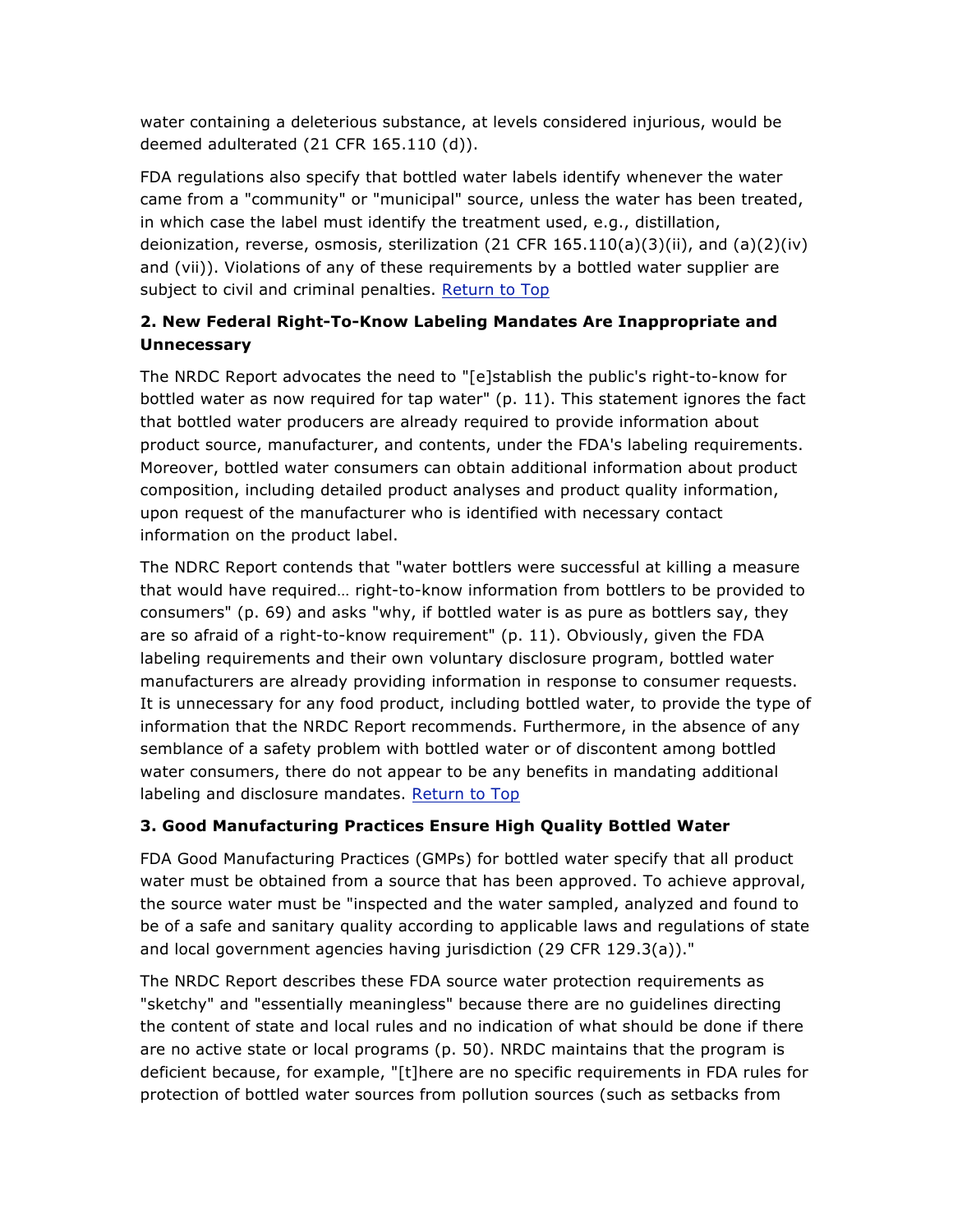hazardous-waste dumps, industrial facilities, septic tanks, or underground gasoline storage tanks), nor are there any specific rules for disapproval of sources once they become contaminated." Instead, NRDC prefers EPA's approach, established by the 1996 amendments to the SDWA, which obligates states to conduct a source-water assessment which delineates the boundaries of the assessment area that supplies the water and to evaluate known or suspected sources of contamination.

The perception of a deficiency in the FDA source water protection and monitoring scheme is misguided particularly when viewed in conjunction with the relevant provisions of the IBWA Model Code. Rule 4 of the IBWA Model Code calls for a field inspection by a qualified professional hydrogeologist to demonstrate the integrity of the source; evaluation of the chemical, physical, microbiological and radiological characteristics of the source; a report on the geology of the site surrounding the sources; a report detailing development of the source such as catchment and intake structures, etc.; a watershed survey of the recharge area or zone of influence which identifies actual and potential sources of contamination which is updated every three years; and a plan for special monitoring and preventive action for any significant contaminant source identified.

To maintain source water quality, the FDA requires a minimum of yearly monitoring for chemical contaminants, weekly monitoring for microbiologic contaminants when the water source is not a public water system and monitoring every four years for radiological contaminants (21 CFR 129.35 (a) (3)). In a step beyond these federal requirements, the IBWA Model Code provides a "multi-barrier" approach to bottled water protection which promotes the use of sources protected from surface contamination. If the source water is not protected, then treatment is automatic. Rule 3(j) of the IBWA Model Code specifically requires that "bottled water that originates from a source which is not protected from surface contamination shall be subjected to "ozonation, filtration rate at one micron, or another effective process which removes or destroys the cysts of the parasite Giardia lamblia and Cryptosporidium." Rule 3(e) of the Model Code adds that total coliform analysis of all source water be performed at least once a week by an approved laboratory, and daily microbial sampling and analysis be performed in the plant. Return to Top

## **B. Other Unique FDA Features Enhance the Regulation of Bottled Water**

#### **1. Recalls**

The NRDC Report reviews EPA's regulations requiring tap water providers to report violations of water quality standards, and is concerned that "FDA rules include no provision obligating a bottler to notify FDA or a state of test results, contamination problems, or violations, even in the case of contamination that could pose a serious health threat" (p. 52). This concern is misplaced because in fact the FDA general food regulations at 21 CFR 7.40 - 7.59 provide guidance for product recalls which accomplish precisely the goals the NRDC Report advocates. Further, should a company decline to recall a product that FDA determines is a serious health threat, it can ask the court to have such product removed from the market. This combination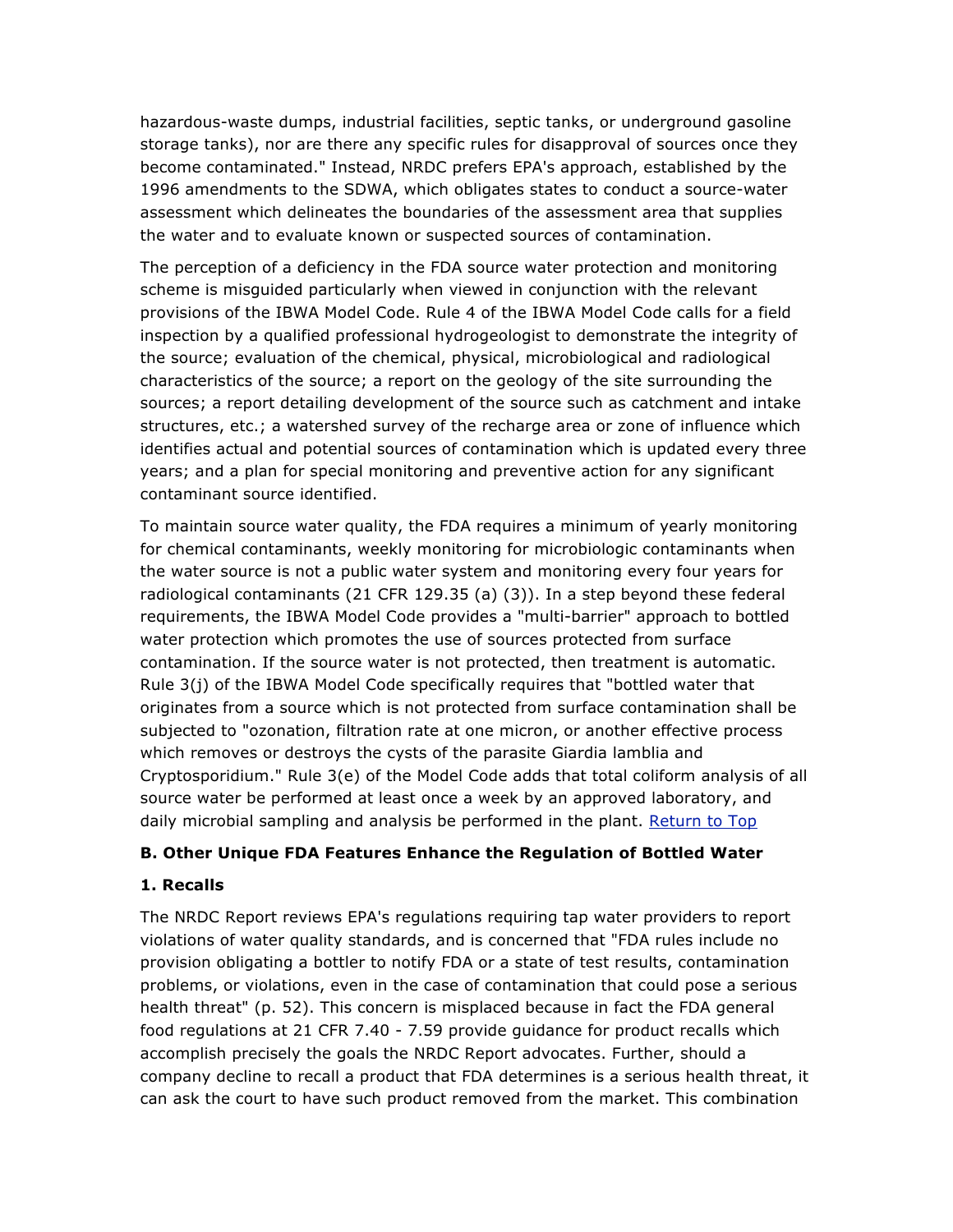of activities provides a stronger system of regulatory controls to ensure that unsafe food products are not consumed.

FDA guidelines recommend that all food producers, including bottled water companies, have a written recall plan in the event products must be withdrawn from the market because they are adulterated or misbranded. A recall plan includes a list of people who will be involved in the recall and their specific responsibilities, and an outline of proposed strategies depending on the seriousness of the recall. The regulations identify three classes of recall, each with differing requirements for the depth of recall, the degree of public warning, and the need for verification of recall. The most serious is Class I in which there is a reasonable probability that the product may cause death or illness. A Class I recall would go to the consumer and require individual consumer notification through media and 100% effectiveness. A Class II recall would be used where the health consequences expected are less serious and the supporting activities would be dictated by the situation. Class III is the least serious, and may only extend to the wholesale level.

Under the FDA product recall program, a recall can be initiated when a firm believes a product may be in violation of FDA standards. In such a case, the firm should notify FDA and provide information on: (1) the identity of the product; (2) the reason for the recall and when the problem was discovered; (3) evaluation of the risk involved; (4) time and amount of production; (5) total amount in and nature of distribution; (6) a copy of any recall communication already done or proposed; (7) proposed strategy for the recall; and, (8) the name and coordinates of a company contact (21 CFR 7.46). Upon review of this information the, FDA assigns a recall classification for the ensuing action.

Generally, the FDA relies upon voluntary action by bottlers to effect recalls. The policy guidance in the regulations observes that a recall is "generally more appropriate and affords better protection for consumers than seizure, when many lots of product have been widely distributed" (21 CFR 7.40 (c)). However, in the event a company refuses to undertake a recall when required by FDA, or the recall is determined to be ineffective, the FDA may intervene to direct the company to act. If a company is non-compliant, FDA may request that the Justice Department institute a civil seizure or injunction action on the company. Thereafter, the FDA may seek criminal penalties as well.

The NRDC Report references FDA's decision not to establish specific recall procedures in the bottled water Good Manufacturing Practices (21 CFR 129). However, the FDA previously reviewed this matter in promulgating bottled water regulations, and could find no "circumstances that establish that there is a unique problem with recalls of bottled water." FDA therefore has concluded that "the guidelines for recall procedures for foods are adequate" (60 Fed. Reg. 57076, 57118). Given the established safety record of bottled water, it would seem appropriate to rely on FDA's expertise and experience with recalls. Return to Top

## **2. Inspections**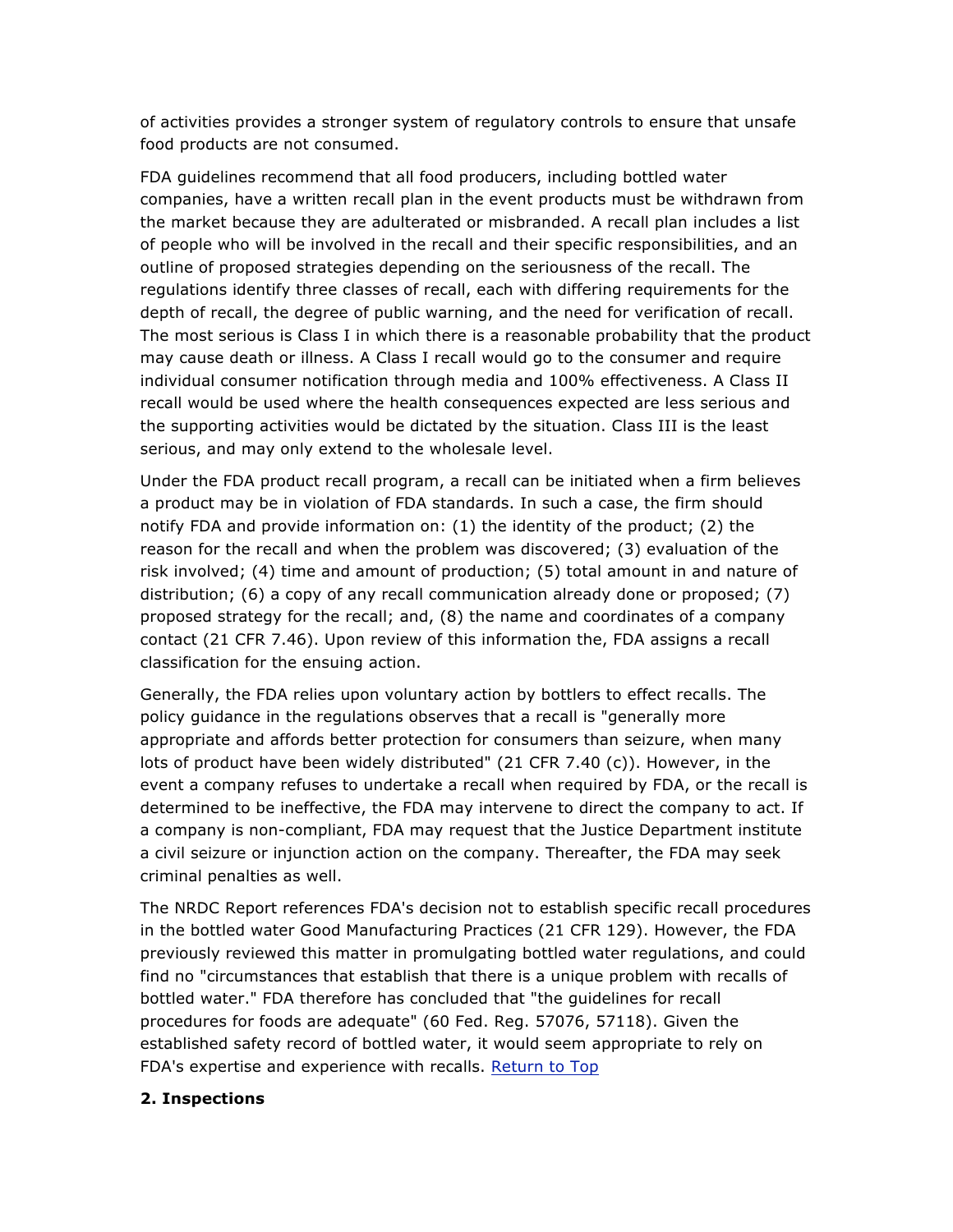Pursuant to Section 704 of the FFDCA, FDA may inspect without notice any food manufacturing facility, including a bottled water plant. FDA can conduct spot checks on bottled water and make results public, similar to EPA's program to perform spot checks on public water systems.

As with any food establishment, states can also perform unannounced inspections. Some states also have annual inspection programs. Backstopping this system, IBWA currently contracts with third party, independent inspection services to conduct annual, unscheduled inspections for compliance with FDA's GMPs and IBWA's Model Code. Continued membership in IBWA is contingent upon successful completion of an IBWA inspection every year. Return to Top

# **III. Standards of Quality for Bottled Water Are Comparable to Tap Water**

Bottled water manufacturers must ensure that their products meet FDA standards of quality as specified by regulation in 21 CFR 165.110(b). These standards of quality establish allowable levels for substances including microorganisms such as coliform, physical parameters such as turbidity, color and odor, and radiological quality for such substances as radium 226. There are also limits specified for individual chemicals, including metals, inorganics, volatile organics, pesticides, trihalomethanes, and fluoride. FDA's standards of quality also set out testing time frames for the various categories of contaminants and specify the methodologies required for conducting the analysis, and the records bottlers must maintain.

Historically, the FFDCA required that, whenever EPA prescribed an interim or revised drinking water regulation, FDA was to consult with EPA, and within 180 days after promulgation of such drinking water regulations, either adopt a comparable regulation or publish a reason(s) for not doing so. In 1996, the FFDCA requirement was strengthened such that if FDA fails to act within the time provided, the drinking water regulation will automatically become applicable to bottled water (FDCA § 410, 21 U.S.C. 349).

A point that is stressed repeatedly in the NRDC Report is that the FDA's chemical contaminant limits do not parallel EPA's drinking water standards in terms of stringency and specific chemicals addressed. The NRDC Report compares FDA and EPA's allowable limits for chemical, radiologic and microbiologic compounds in drinking water in an effort to establish that FDA's regulatory apparatus is weaker and must be radically altered or abandoned to the presumably more rigorous enforcement oversight of EPA. Unfortunately, the NRDC Report fails to acknowledge that FDA bottled water standards are identical to EPA's tap water standards in all but a few cases, and for these few, the difference is readily justifiable. Return to Top

# **A. Chemical Contaminant Limits**

A careful comparison of the FDA and EPA organic and inorganic contaminant limits reveals that there are only four instances where EPA has adopted a chemical standard for a public water system and there is no corresponding standard for bottled water. For 62 of the 71 contaminants identified in the NRDC Report Table 6,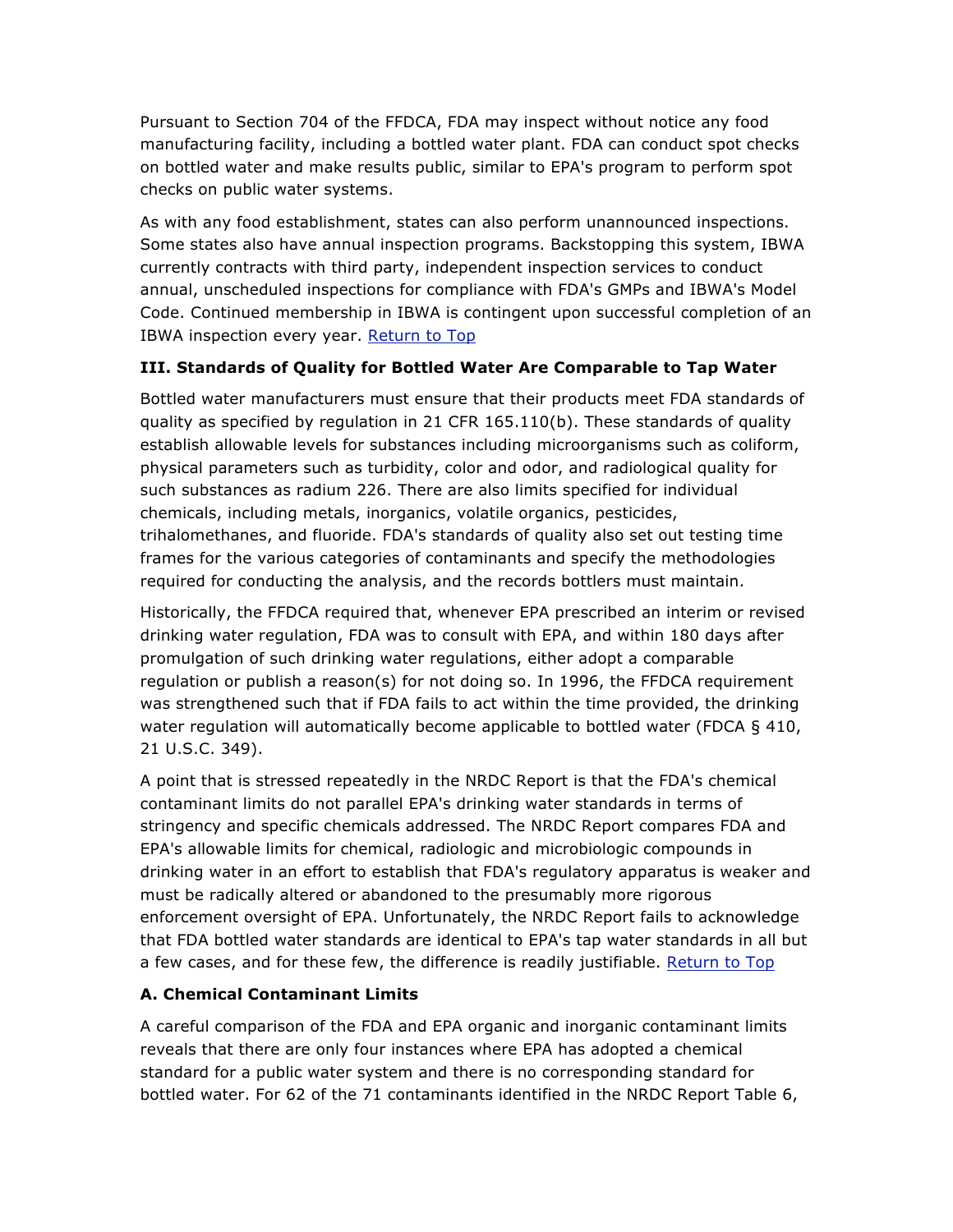FDA's standards are equal to those established by EPA. For three additional chemical contaminants -- fluoride, lead, and copper -- the FDA standards are more stringent than EPA's. Of particular significance is the lower lead standard of 0.005 mg/l which FDA set "because bottlers do not use the public water distribution systems to deliver their finished products, and because source waters for bottling generally are free of significant lead contamination" (59 Fed. Reg. 61530).

For haloacetic acids, it is premature to compare FDA's standard to EPA's because the EPA standard for haloacetic acids is not yet enforceable and will not be until the year 2001 at the earliest. Thus, as discussed above, any FDA standard of quality for haloacetic acids must be finalized by then, or the EPA standard will automatically apply. Similarly for trihalomethanes (TTHMs), NRDC's charge that EPA standards are more stringent than FDA's is misleading because, today, the enforceable EPA and FDA standards are the same at 100 ppm. The NRDC Report does recognize that on December 16, 1998, EPA reduced the tap water MCL for TTHMs to 80 ppb from 100 ppb; however, this standard is not effective until December 16, 2001 at the earliest, and for small systems not until December 16, 2003 (Fed. Reg. 69389). Therefore, FDA is not yet obligated to make a decision on revising its quality standard for TTHMs.

This leaves four standards with a discrepancy between EPA and FDA. A critical review of the circumstances surrounding these four contaminants shows that the lack of a FDA standard is either a function of FDA's deciding that the contaminant is not relevant to bottled water (as sanctioned by Section 349  $(b)(1)$  of the FFDCA) or, in the case of phthalates, the Agency is in the process of establishing a relevant standard to apply to bottled water. Each of these is briefly discussed: Return to Top

## **1. Acrylamide and Epichlorohydrin**

EPA regulates acrylamide and epichlorohydrin in tap water because they occur as residual monomers in the polymers used as flocculating agents in the treatment of tap water. EPA did not in fact set MCLs for acrylamide and epichlorohydrin, but instead proposed treatment technique requirements because "standardized analytical methods with adequate limits of detection were not available for analyzing drinking water for these contaminants" (58 Fed. Reg. 382). EPA elected in its January 30, 1991 final rule (56 Fed. Reg. 3526) to establish requirements which limit the residual level of acrylamide and epichlorhydrin in these water treatment chemicals.

FDA affirmatively reviewed EPA's regulation and on December 1, 1994, decided, following public notice and comment, that no MCL for bottled water was needed for acrylamide and epichlorohydrin (59 Fed. Reg. 61529). FDA arrived at this decision because: (1) flocculents may not be used in the manufacture of bottled water unless a food additive regulation or other appropriate authorization exists in accordance with the Food Additive Amendments of 1958; and, (2) using EPA's reasoning, it is not feasible to establish a MCL given that standardized analytical methods with adequate limits of detection were not available for analyzing drinking water for these contaminants. Return to Top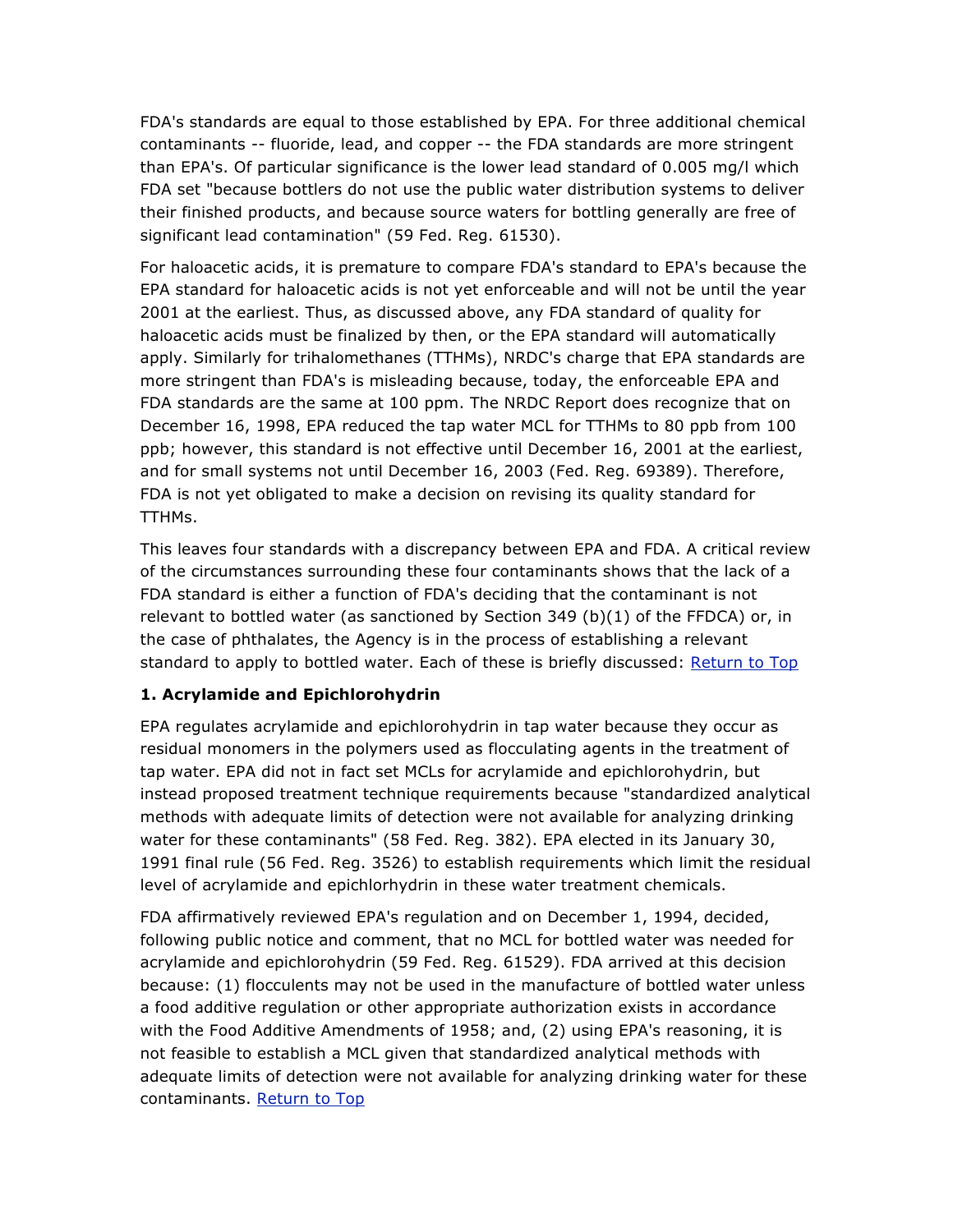#### **2. Asbestos**

FDA also decided that a standard for asbestos is not needed for bottled water given that "source waters for bottled water products generally would not contain any significant levels of asbestos" (59 Fed. Reg. 61533). This decision was based on a deliberative review of the available information on the occurrence of asbestos in different water supplies. FDA determined, following a review of EPA's database, that it was "highly unlikely" that water used for bottling that originated from a source other than a public water system would contain asbestos. Additionally, because asbestos is prohibited from use in the processing, packing or transportation of bottled water, there is no other pathway for asbestos to contaminate the bottled water. Hence, FDA concluded that the available "evidence does not provide a basis for establishing a quality standard for asbestos in bottled water" (59 Fed. Reg. 61533). Return to Top

## **3. Phthalates**

EPA has established a 6 ppb standard for phthalates. FDA proposed but deferred promulgation of a standard for phthalates in order to harmonize the bottled water standard with other regulations governing phthalates as an indirect food additive (61 Fed. Reg. 13258). It is significant to note that while today there may be no FDA standard for phthalates in bottled water, FDA does regulate, as indirect food additives, the components used in producing articles including phthalate polymers (e.g., 21 CFR 177.1630). IBWA has adopted the EPA standard in its Model Code and supports FDA's promulgating a standard of the lowest level achievable by the industry and certainly no higher than EPA's current standard. Return to Top

## **B. Microbiological Contaminant Limits**

The NRDC (p. 42) is alarmed by differences in EPA and FDA's approach to regulating certain important microbiological contaminants, including E. coli and Cryptosporidium. In an attempt to dramatize the purported shortfalls in the FDA system, the NRDC Report discusses a lengthy list of the problems associated with a number of other bacteria, interestingly, also not regulated by EPA. A closer examination of the regulatory differences the NRDC report emphasizes, once again demonstrates some distinctions that make no material difference to regulatory effectiveness or public heath protection. Return to Top

## **1. Total Coliform/Fecal Coliform and E. coli**

Both EPA and FDA have comparable standards for total coliforms. EPA has, on the other hand, established a standard prohibiting any confirmed samples of E. coli or fecal coliforms in tap water (40 CFR 141.63). While FDA has not yet promulgated such a prohibition, FDA has proposed the same standard for bottled water (58 Fed. Reg. 52042). IBWA operates with the same strict EPA zero tolerance standard. NRDC's failure to find *E. coli* or fecal coliform anywhere in its survey is testimony to the fact that microbiologic contamination is not a problem in the bottled water industry. Return to Top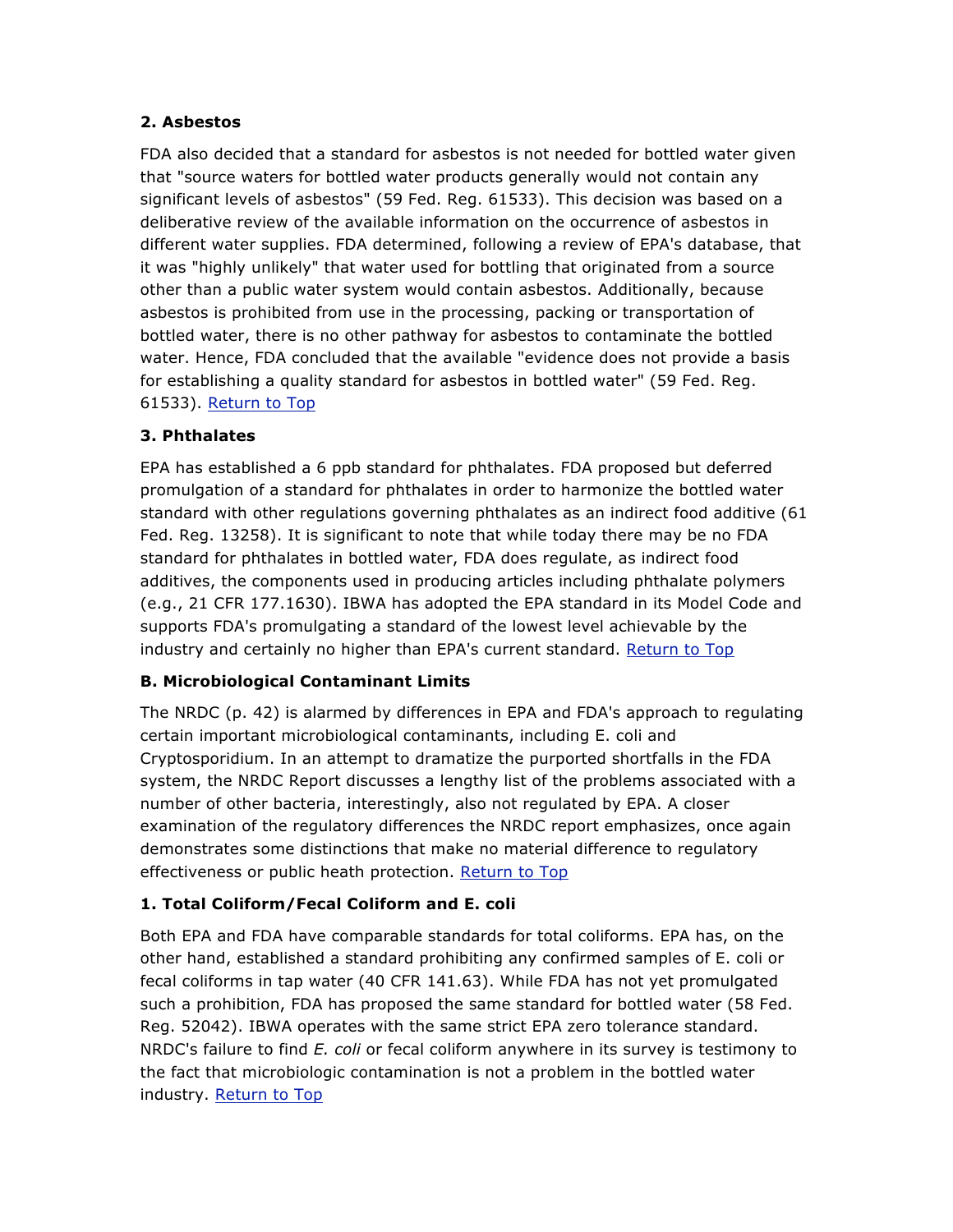## **2. Giardia and Cryptosporidium**

EPA requires public water systems using surface water to disinfect and filter to remove microbiologic contaminants such as *Giardia* unless they can document and get a waiver that their water quality is high and their source water is protected from contamination (40 CFR 141.72). Since 1996, under EPA's Information Collection Rule (61 Fed. Reg. 24354), big city systems that use surface water generally must also test for parasites such as *Giardia* and *Cryptosporidium*. As previously discussed, instead of imposing a monitoring requirement to determine whether treatment is needed, the IBWA Model Code automatically requires treatment by ozonation, filtration or equivalent techniques for *Giardia lamblia* and *Cryptosporidium* and any other pathogens whenever unprotected surface waters are used. Return to Top

## **3. Heterotrophic Plate Count**

The NRDC Report advocates that the FDA adopt EPA's treatment technique for Heterotrophic Plate Count (HPC) bacteria in the regulation of bottled water (54 Fed. Reg. 27527, 27544 ). The NRDC Report asserts that this is necessary for three reasons: (1) as a result of the 1996 Amendments to the SDWA, FDA is required to adopt standards no less stringent than those EPA adopts unless the contaminant does not occur in drinking water; (2) HPC bacteria have been linked to gastrointestinal illnesses; and, (3) high HPC levels can interfere with testing for coliform bacteria by masking their presence.

NRDC's discussion on HPC overstates the health implications in order to fabricate a problem. The concise response to the HPC issues raised by the NRDC Report is that HPC is not a health concern. HPC is universally recognized as a naturally occurring flora in drinking water as well as many foods. According to Dr. Stephen Edberg of the Yale University School of Medicine and Clinical Microbiology Laboratory, there has never been an association of any particular HPC concentration with health risk. The only basis for a health risk cited in the NRDC Report is a study of gastrointestinal illness linked to reverse-osmosis-treated tap water (p. TR-19). Dr. Edberg has reviewed this and other studies by the same researcher and except for one isolated case, there is no association between HPC levels and gastroenteritis. Moreover, two EPA-sponsored studies found no association at all between HPC concentrations and gastrointeritis.

In advocating FDA's adoption of EPA's approach to HPC, the NRDC Report obscures the objective of EPA's requirement for HPC which is to measure the effectiveness of public water supply disinfection to ensure adequate control of microbiologic pathogens, and not HPC itself. EPA's regulations require that a "residual disinfectant concentration in the distribution system…cannot be undetectable in more than 5 percent of the samples each month for any two consecutive" (40 CFR 141.72(a)(4)(i)). HPC monitoring offers a means to determine whether adequate disinfectant is present. If the HPC bacteria concentration in the water measures 500 colony-forming units/ml (cfu/ml) or less, adequate disinfectant residual is deemed present.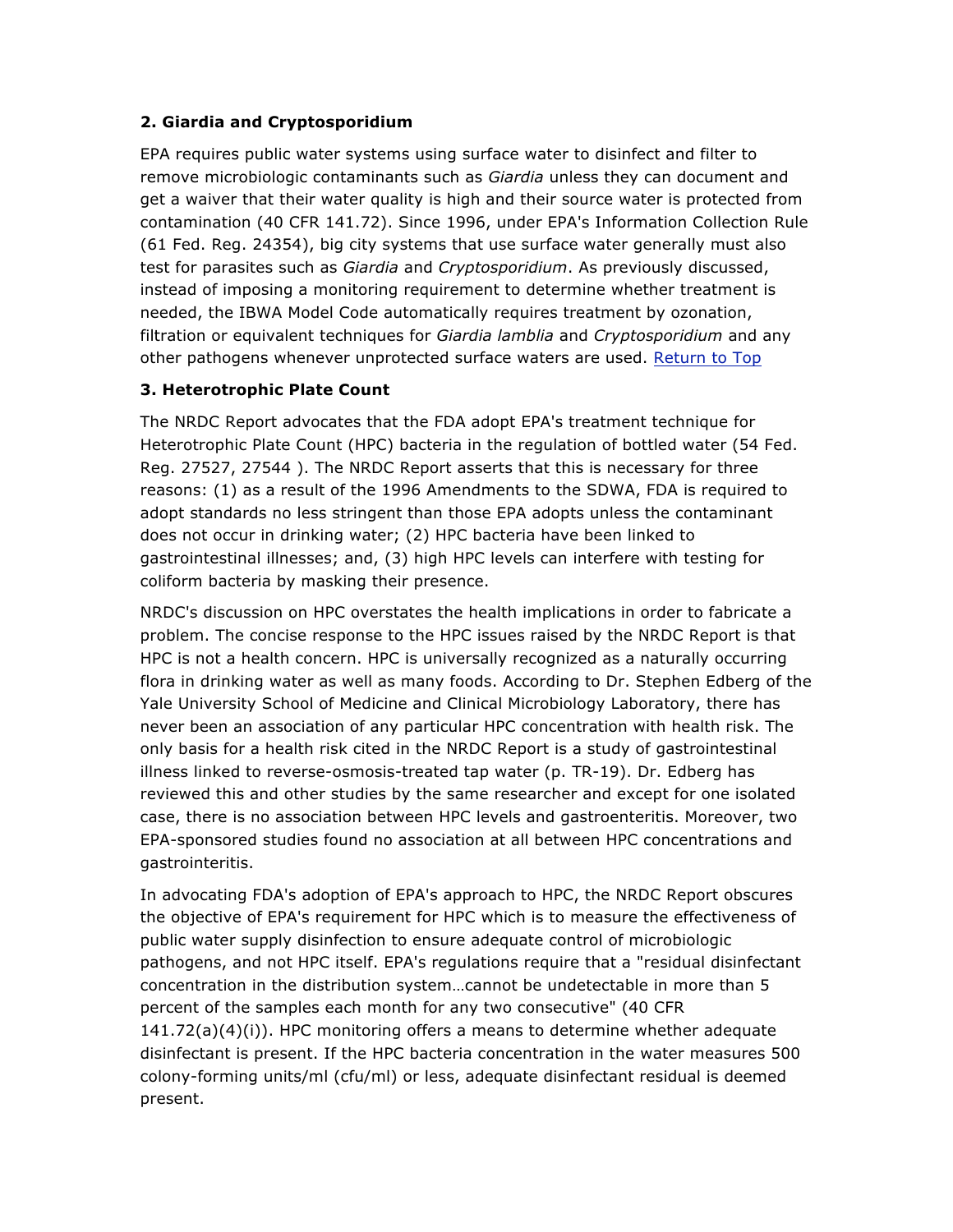However, contrary to the NRDC Report, when HPC levels exceed 500 cfu/ml, the water sample is not considered to be contaminated; rather, where there is evidence that high levels of HPC may have interfered with coliform detection, the system must retest for coliform until it gets a valid result (54 Fed. Reg. 27544). The Preamble advises and the regulations provide for a test which is less vulnerable to HPC interference (54 Fed. Reg. 27544, 27556).

In its 1993 rulemaking, FDA reviewed the need to regulate HPC and explicitly addressed and decided against setting a HPC limit for bottled water:

*FDA still believes that, when bottled waters are free of microorganisms that are of public health significance (i.e., indicated by the absence of coliforms) and are bottled under sanitary conditions in compliance with the CGMP regulations (Part 129), the presence of heterotrophic bacteria that are part of the natural flora in those bottled water normally will not pose a health risk because these organisms do not colonize the digestive tract of humans.* Return to Top

## **4. Monitoring Frequency for Contaminants**

FDA regulations specify the frequency that bottled water suppliers must monitor for contaminants: weekly for microbiologics; annually for chemicals; and, every four years for radiological contaminants (21 CFR 129). The IBWA Model Code, builds on the FDA regulatory structure and requires a minimum of daily analysis for total coliform and other microbials for testing "for each type of bottled water produced by the plant." Typically, a bottled water plant whose daily production volume is 250,000 gallons, conducts 30 total coliform tests per day.

According to the NRDC Report, the monitoring frequency for bottled water is deficient because bottled water is monitored less frequently than tap water. For example, the Executive Summary of the report states that a "bottled water plant must test for coliform bacteria just once a week; big-city tap water must be tested 100 or more times a month" (NRDC report, Executive Summary, p. vi).

The comparison that NRDC constructs of the total coliform monitoring requirements between a bottler and "big-city tap water" does not adequately reflect the true difference in sampling frequency. In fact, as shown below, on a per gallon basis, bottled water is analyzed for microbiologic contamination hundreds of times more frequently than tap water.

EPA regulations at 40 CFR 141.21 specify the number of total coliform samples that a public water system is required to conduct on a monthly basis (see Table below which summarizes the EPA total coliform requirements based on system size).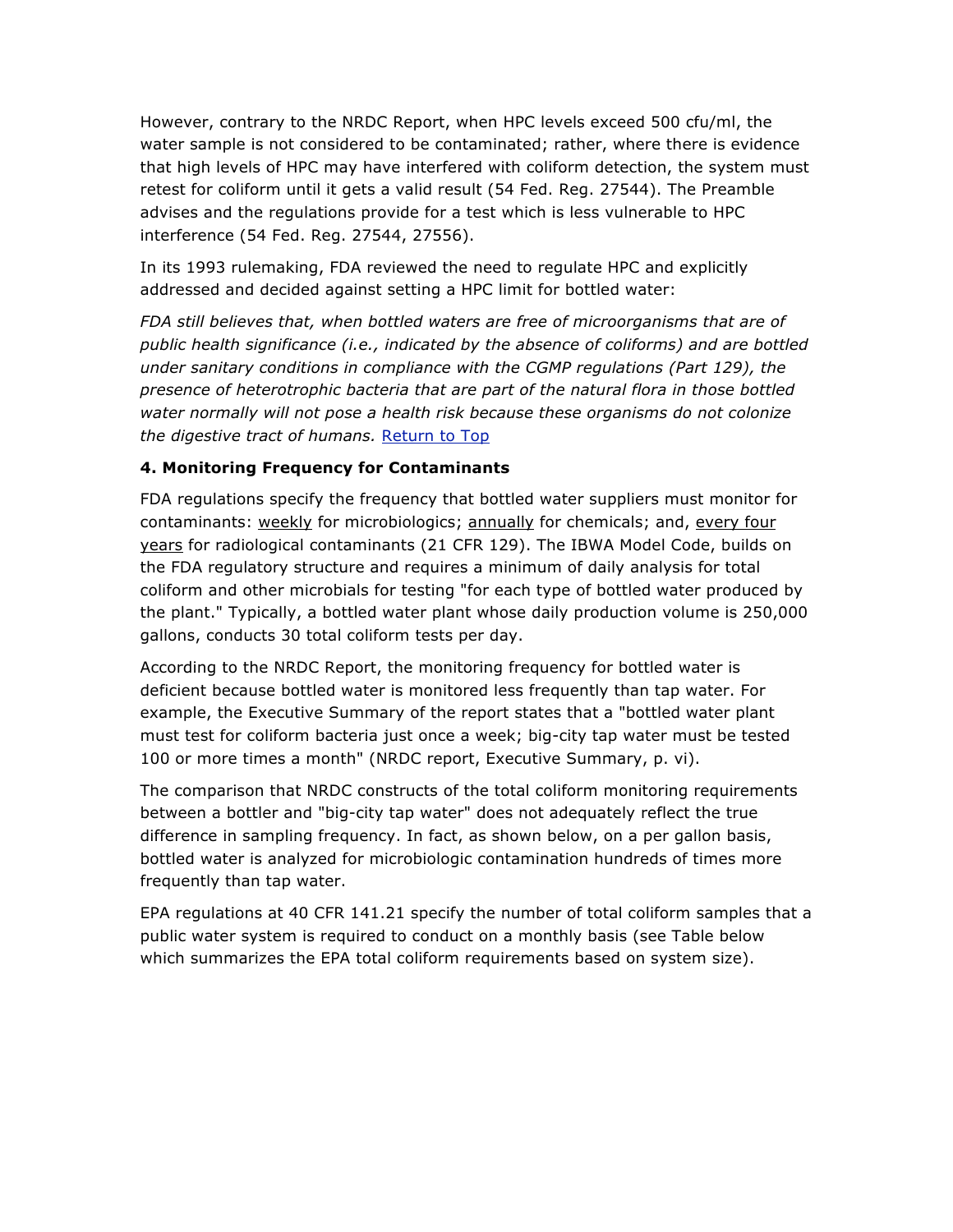As can be readily seen, the number of required coliform samples is directly proportional to the population served by the water system. For example, large systems serving a population greater than 3,960,001 are required to conduct 480 samples per month while small systems serving between 3,301 and 4,100 are required to take 4 samples per month.

An evaluation of these requirements on a facility basis shows that a bottled water plant samples more frequently than most public water systems. For example, in the State of Maryland, the majority of public water systems (3226 out of 3238) serve fewer than 33,000 persons. Depending upon the actual population served, these systems would be required to analyze between 1 and 30 samples per month in contrast with a typical 250,000 gallon bottled water plant which conducts 30 samples per day.

But the true difference in sampling frequency can only be fully appreciated when one compares the number of monitoring samples on a delivered water basis. This is necessary given that public water systems distribute significantly more water per day than a bottle water plant since tap water is used for such things as clothes and dish washing, bathing, on lawns, and many other uses.

Based on the table above, a public water system serving 100,000 people is required to conduct 100 coliform tests per month. Such a system is typically serving in excess of 16 million gallons of water per day. Therefore, only one analysis for total coliform is conducted for every four million gallons of tap water produced. Since, as already noted a typical 250,000 bottle water plant conducts 30 total coliform samples per month, on a delivered water basis the bottled water plant is analyzing over 500 times more frequently than the public water system.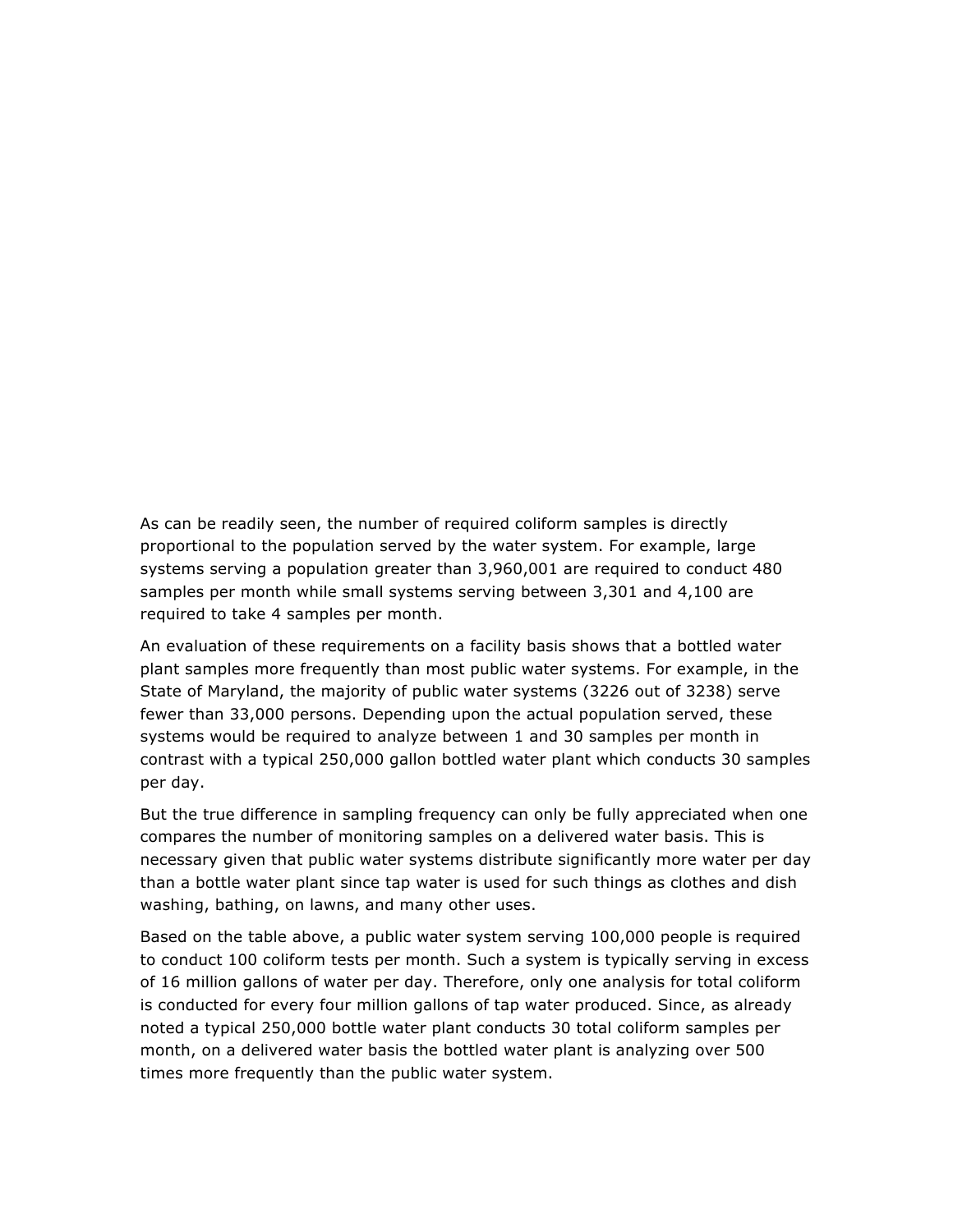To further demonstrate the disparity in sampling frequency, the above assumptions were applied to the different size systems within the State of Maryland to calculate a population weighted average sampling frequency using the data provided in EPA's Envirofacts database. The following Table summarizes the number of different size systems, an estimate of the population served by each system size and the required number of total coliform samples required per month. This is then extended to estimate the number of gallons delivered for every sample of total coliform required on a population weighted basis.

| Scale of Tap<br>Water Plant                                                     | Number of<br>Plants | Population<br>Served  | Population<br>Served<br>(median) | Population<br>Served<br>(estimated total) | Percentage of<br><b>Estimated Total</b><br>Population | Coliform<br>Samples<br>Required per<br>Month |  |  |  |
|---------------------------------------------------------------------------------|---------------------|-----------------------|----------------------------------|-------------------------------------------|-------------------------------------------------------|----------------------------------------------|--|--|--|
| Very Small                                                                      | 2959                | 25-500                | 263                              | 778,217                                   | 12.5%                                                 |                                              |  |  |  |
| Small                                                                           | 221                 | 501-3,300             | 1901                             | 420,121                                   | 6.7%                                                  | 2                                            |  |  |  |
| Medium                                                                          | 30                  | $3,301 -$<br>10,000   | 6651                             | 199,530                                   | $3.2\%$                                               | 7                                            |  |  |  |
| Large                                                                           | 24                  | $10,001 -$<br>100,000 | 55001                            | 1,320,024                                 | 21.1%                                                 | 60                                           |  |  |  |
| Very Large                                                                      | 4                   | >100,000              | 881,150*                         | 3,524,600*                                | 56.5%                                                 | 270                                          |  |  |  |
| Total                                                                           | 3238                |                       |                                  | 6,242,492                                 | 100.0%                                                |                                              |  |  |  |
| * For very large plants, the average value and actual population total is used. |                     |                       |                                  |                                           |                                                       |                                              |  |  |  |

| Scale of Tap<br>Water Plant                                                                 | Production<br>Volume<br>(gallons/day) | Coliform Samples<br>Required<br>(number/month) | Gallons/<br>Sample | Percentage of Total<br>Population in Service | Weighted<br>Average* |  |  |  |
|---------------------------------------------------------------------------------------------|---------------------------------------|------------------------------------------------|--------------------|----------------------------------------------|----------------------|--|--|--|
| Very Small                                                                                  | 42,080                                | 1                                              | 1,262,400          | 12.5%                                        | 157,376              |  |  |  |
| Small                                                                                       | 304,160                               | 2                                              | 4,562,400          | 6.7%                                         | 307,050              |  |  |  |
| Medium                                                                                      | 1,064,160                             | 7                                              | 4,560,686          | $3.2\%$                                      | 145,774              |  |  |  |
| Large                                                                                       | 8,800,160                             | 60                                             | 4,400,080          | 21.1%                                        | 930,432              |  |  |  |
| Very Large                                                                                  | 140,984,000                           | 270                                            | 15,664,889         | 56.5%                                        | 8,844,620            |  |  |  |
| Total                                                                                       |                                       |                                                |                    | 100.0%                                       | 10,385,252           |  |  |  |
| * Weighted average is the Gallons/Sample time the percentage of total population in service |                                       |                                                |                    |                                              |                      |  |  |  |

Based on these assumptions, only one analysis for total coliform is required to be conducted by public water systems in the state of Maryland for every 10 million gallons of water.

The dramatic discrepancy in microbiologic sampling frequency between bottled water and tap water is not intended to raise concern about the microbiologic safety of tap water; but merely to show the comprehensive nature of the contaminant analyses conducted for bottled water and to correct the mistaken premise that bottled water is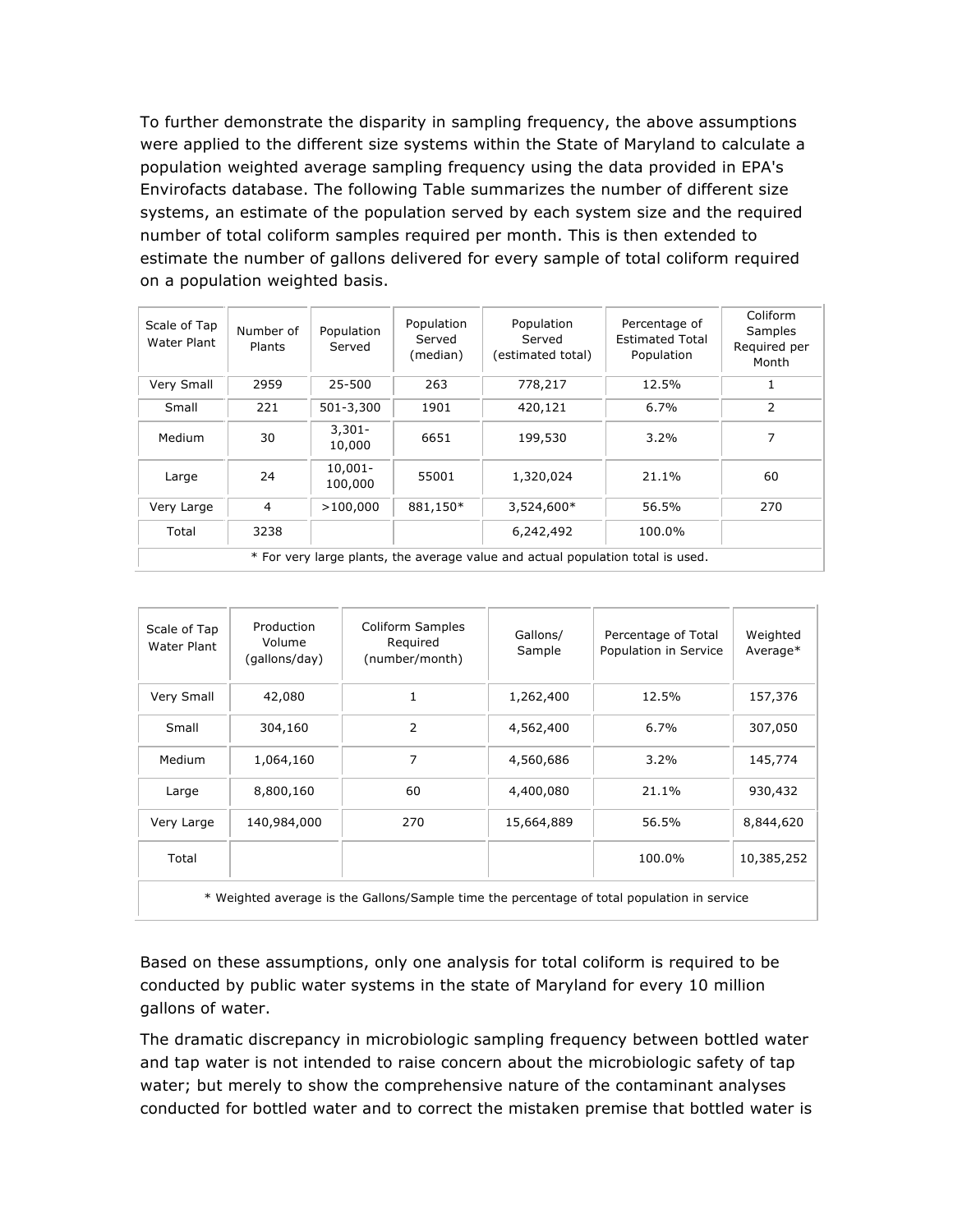analyzed much less frequently than tap water. It should be noted that this type of comparison could be conducted for essentially any contaminant and would reveal a similar conclusion, *i.e*., that on a delivered water basis, bottled water is being sampled much more frequently than water provided by a public water system. Return to Top

# **C. Testing after Storage**

The NRDC Report expresses concern that FDA has no requirement for testing water after it has been bottled and stored. The concern arises that HPC bacteria, *Pseudomonas aeruginosa* and other microbes that may be present at very low or non-detectable levels immediately after bottling can then bloom and grow in the stored product. Particular concerns are raised for the immune suppressed population and for vulnerable older and younger persons. In addition to advocating limits for HPC, the NRDC Report recommends that for *Pseudomonas aeruginosa*, which is banned by the European Union for bottled water and is recommended for control by the World Health Organization Codex Alimentarius and Health Canada, FDA adopt microbiologic standards for bottled water at least as strict as the EU and mandate labels that relate the date and source of bottling, how the water was treated, and whether it meets EPA-CDC guidelines.

The FDA considered post bottling contamination in its mid-1990's bottled water rulemaking. The Preamble to the Final Rule (60 Fed. Reg. 57108) offers FDA's rationale that if the water is bottled properly by conforming to FDA's microbiological standards for weekly testing, there are no grounds for further concern about microbiologic contamination in stored water. FDA acknowledges that "some bacteria can grow in bottled water, and that bottled water, unless treated in some manner, is not sterile." However, the FDA finds that while innocuous bacteria may be present in the bottled product and may enter it upon exposure to open air, bottled water is "not a good source of nutrients for most microorganisms." NRDC's own testing using standard indicators found no pathogenic bacteria in the bottled water analyzed. Return to Top

# **D. Radioactive Substances**

EPA, FDA, and IBWA's Model Code contain essentially identical standards and requirements for radionuclides. Specifically, the MCL for radium-226 and radium-228 (combined) is 5 pico curies/liter (pCi/l) and for gross alpha particle activity (including radium-226 but excluding radon and uranium) is 15 pCi/l. For beta and photon emitters, the MCL is based on a concentration limit that results in no more than an average annual total exposure to 4 millirems/year. Return to Top

# **E. Unregulated Contaminants**

NRDC asserts that chemical-contaminant-testing requirements for bottled water are weaker than EPA standards for tap water because municipal water, but not bottled water, must be tested for sixteen unregulated contaminants. EPA requires suppliers of tap water to analyze these contaminants once/quarter and report results on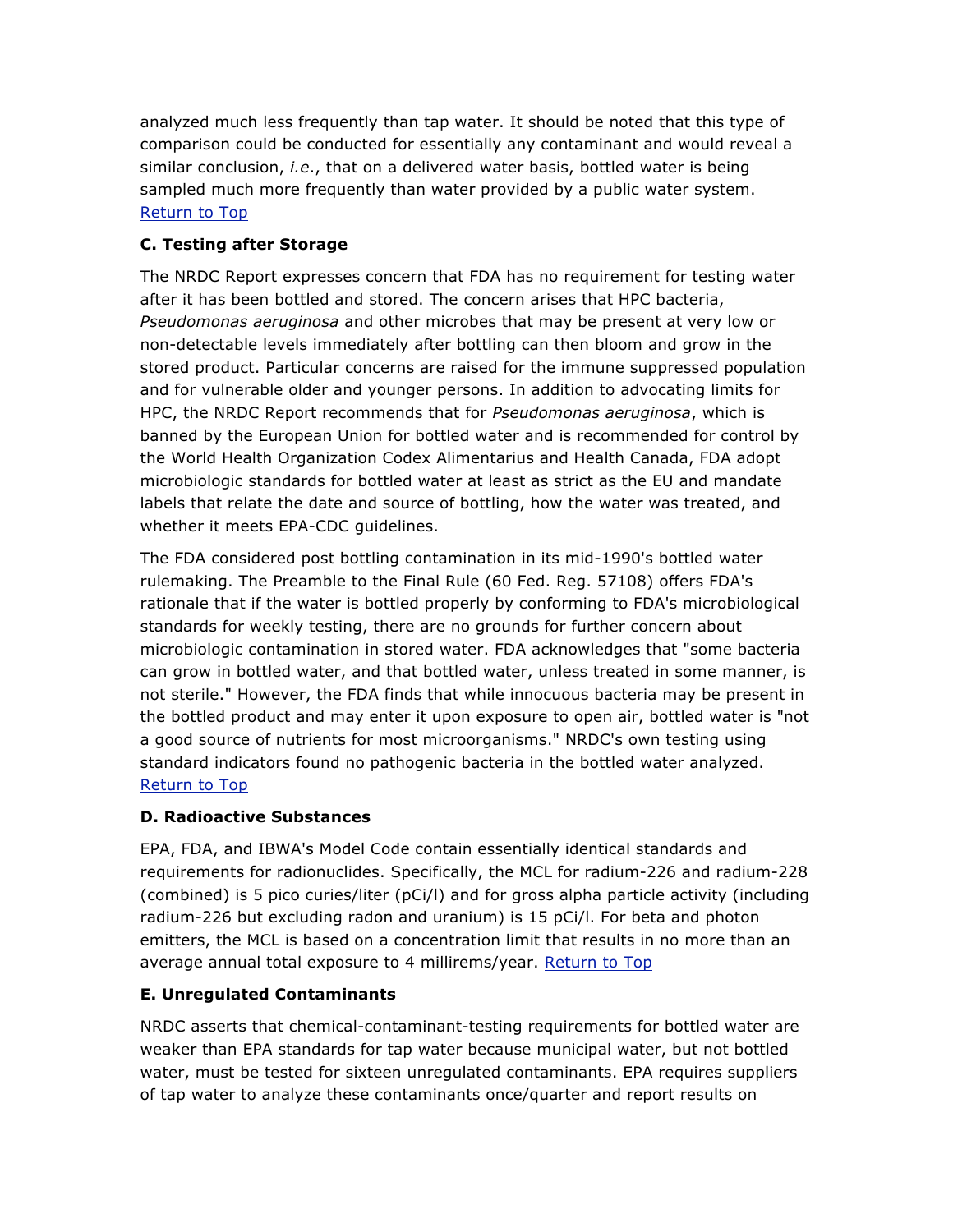sixteen unregulated organic chemicals. These sixteen substances have no EPA health-based water standards and they are not subject to any enforceable MCLs or treatment requirements. Moreover, FDA has recently reminded the bottled water industry that, "any bottled water containing any substance…at a level that may be injurious to health under section 402 of the Act is adulterated and subject to regulatory action (59 Fed. Reg. 13258, 13262). Also, under the IBWA Model Code, bottled water manufacturers annually monitor for these 16 unregulated contaminants plus an additional twenty that are not required of municipal tap water suppliers. Thus, the industry has chosen a much stricter set of requirements for monitoring unregulated contaminants in bottled water than the EPA has for tap water suppliers (Appendix A p. 23 Model Code). Return to Top

## **F. Reporting and Record Retention**

The NRDC Report points out that tap water suppliers must report test results and violations to EPA or to state authorities approved by EPA. Serious violations must be reported within 48 hours to the state which then reports to EPA.

The FDA does not explicitly require reporting; however, as previously discussed, the FDA labeling, enforcement and recall system for foods ensures that appropriate information is conveyed to the consumer or the label and that products that pose a serious health risk are promptly removed from the market.

With regard to record-keeping, EPA regulations require public water systems to retain bacterial testing results for 5 years and chemical test results for 10 years. On the other hand, FDA requires that records be retained for two years which NRDC contends is inadequate.

The FDA has affirmatively determined that to support its food compliance responsibilities, retaining records for two years is adequate; although, some states impose further record retention requirements. Nonetheless, IBWA's Model Code Rule 4(e) stipulates that all records of sampling and analysis "shall be maintained on file at the plant for not less than five years and shall be available for official review upon request of the [state or department]." Return to Top

# **IV. NRDC's Product Contamination Survey Shows Bottled Water Is Remarkably Safe**

In a further effort to document alleged weaknesses in the bottled water system of quality, in late 1997 and early 1998, NRDC undertook a product survey and analysis in which more than 1,200 bottles of 103 different brands were tested for contamination. While NRDC attempts to portray its survey results as documenting contamination, in fact the results show that none of the bottled waters tested contained contaminants in concentrations that would be considered unsafe. The NRDC Report concedes that "[m]ost waters contained no detectable bacteria, and the levels of synthetic organic chemicals and inorganic chemicals of concern for which were tested were either below detection limits or well below all applicable standards" (p. 26).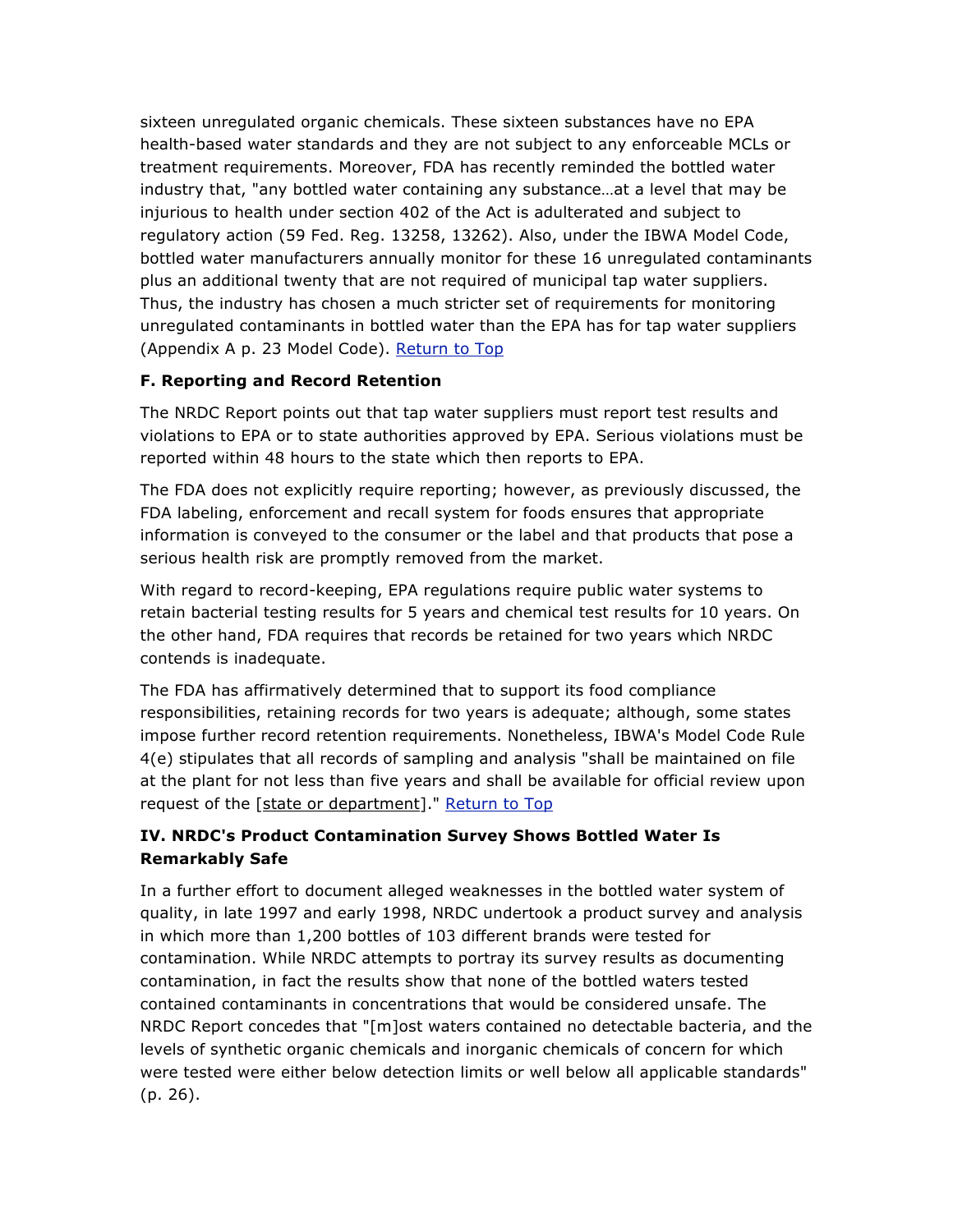Throughout all of the samples tested by NRDC, federal FDA or EPA limits were allegedly exceeded only four times, twice for total coliforms and twice for fluorides. Upon closer inspection, the NRDC Report admits that the coliform results were not reproducible. Additionally, the fluoride values must be judged as insignificant from a public health perspective because they apply to a very narrow circumstance of weather and geography. Moreover, the results found would have been considered in compliance with the higher fluoride drinking water standard established by EPA. The more serious presence of *E. coli* or fecal coliform was not reported in a single sample. To create the impression of a greater number and more serious incidents of contamination, the NRDC Report compares its survey results to state, European Union (EU), and other unenforceable guidelines.

NRDC uses various techniques to inflate the percentage of bottled water that they claim to be contaminated. As already noted, NRDC focused its analytical program on 103 brands of water; the actual analysis was performed on many different bottles from the same brand. All of the reported statistics are presented by brands and not by bottles such that, if 10 samples from the same brand were tested and only one out of 10 bottles was found to be "contaminated," NRDC's statistics would have reported that the entire brand or 100% was considered contaminated.

Several specific contaminants highlighted in the NRDC Report are discussed in greater detail below to put these contaminants into their proper public health context. These include coliform, fluorides, nitrate, and arsenic. Return to Top

## **A. Coliforms**

The NRDC reported that two of the 103 brands of bottled water tested for coliform bacteria violated the federal bottled water standards, leading to a 2% coliform violation rate. However, upon closer examination of the data, it becomes apparent that these results were never confirmed nor repeated in later tests conducted by state-certified labs. NRDC's analysis reported that two brands exceeded the FDA limit of less than 1 coliform/100ml. In both cases, however, coliform was detected only in initial tests, when a single bottle of each brand was tested using EPA's membranefiltration method.

A second set of tests, performed on aliquots of 10 new bottles of the same two brands and using the same test method, did not detect the presence of any coliform bacteria. These tests were conducted by a California-certified independent commercial lab. A third set of tests, conducted by yet another state-certified independent commercial lab, also showed no evidence of the presence of coliform bacteria in an additional 10 bottles of each brand.

Finally, over twenty samples were retested using the Colilert method, in order to analyze the samples solely for coliform bacteria, without interference from the presence of HPC bacteria. The NRDC determined that this retesting was necessary after initial tests for total coliform bacteria, using the EPA multiple-tube fermentation with Most Probable Number, were rendered invalid. Again, no coliform bacteria were detected in this fourth set of tests.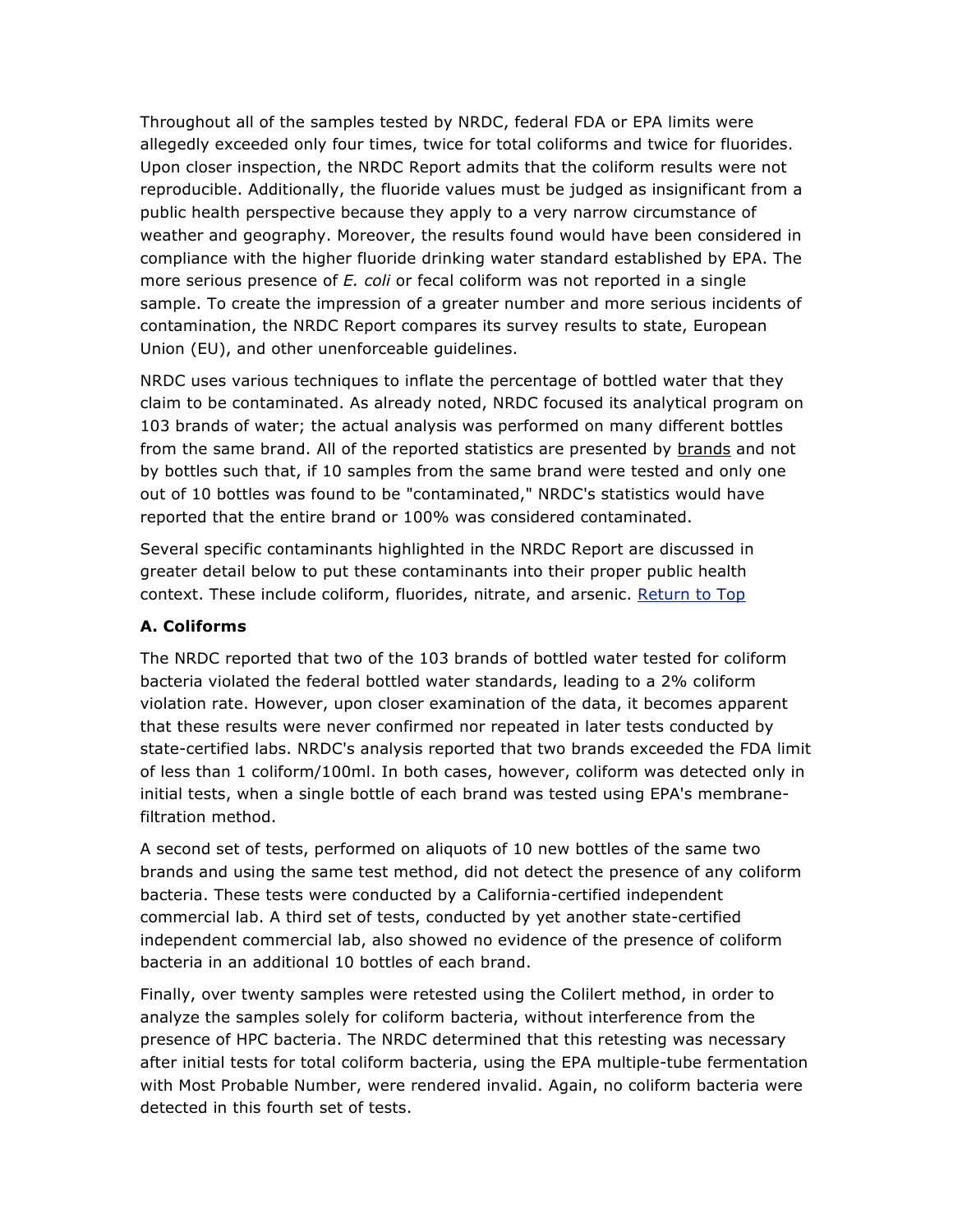Therefore, while the NRDC insists on reporting that two of the 103 brands of bottled water tested positive for coliform bacteria, this was true only of the first preliminary screening, and was not supported by at least three rounds of tests that followed, all conducted by state-certified, independent commercial labs. Return to Top

## **B. Fluoride**

Fluoride, the ionic form of fluorine, is a natural component of the biosphere and the 13th most abundant element in the earth's crust. It is found in a wide range of concentrations in virtually all inanimate and living things. In non-industrial settings, fluoride enters the body principally by ingestion. Intake is lowest in rural areas in which there are no fluoride-rich waters or soils, and no exposure to industrial, agricultural, dental, or medical sources. The largest source of human exposure to fluoride is from drinking fluoridated municipal tap water. Consumption of highfluoride foods such as tea and some fishes may also contribute to daily exposure.

As the NRDC Report notes, the issue of fluoridation of water has not been without controversy or allegations of adverse health effects ranging from heart problems to cancer. Several expert groups, including the World Health Organization (WHO) have reviewed and assessed the health information on fluoride. A WHO expert working group concluded that the optimal levels for fluoride in drinking water to help prevent dental decay was 0.7-1.2 mg/l (depending on climatic conditions). The U.S. Surgeon General noted that fluoride at a concentration of approximately 1 mg/l in drinking water has been shown to reduce the prevalence of dental caries by more than 50 percent. The Dutch Expert Committee for Occupational Standards (DECOS) also reviewed the health effects of fluoride and concluded that there is no evidence of an increased risk of cancer due to fluoridation of community water supplies. In 1982, International Agency for Research on Cancer (IARC) reached a similar conclusion.

Given the ubiquitous nature of fluoride in the environment, it is not surprising that fluoride is naturally present in some of the bottled waters tested by NRDC. Of all the non-fluoridated bottled waters tested by NRDC, only one was reported to exceed FDA's warm weather standards by an average of 0.15 ppm (well within the limits of analytical variation). For the fluoridated bottled waters, fluoride was present in two composite samples at a level of 0.13 - 0.5 ppm above the FDA warm weather standard and was not detected in a third sample of the same water. For non-warm weather areas, not a single bottled water was in excess of FDA standards. This is in stark contrast to 11 municipal water systems providing drinking water to over 75,000 persons which were in violation of the EPA's fluoride standard, as documented by NRDC. It is significant to note that the EPA fluoride standard for municipal drinking water is 4 ppm and has no provision whatsoever for a reduction in warm weather areas and that all of the bottled water analyzed contained flouride levels less than the EPA MCL.

In spite of this, the NRDC Report unnecessarily and without cause raises a health concern for young children, if they "consume significant amounts of highly fluoriderich bottled water." Return to Top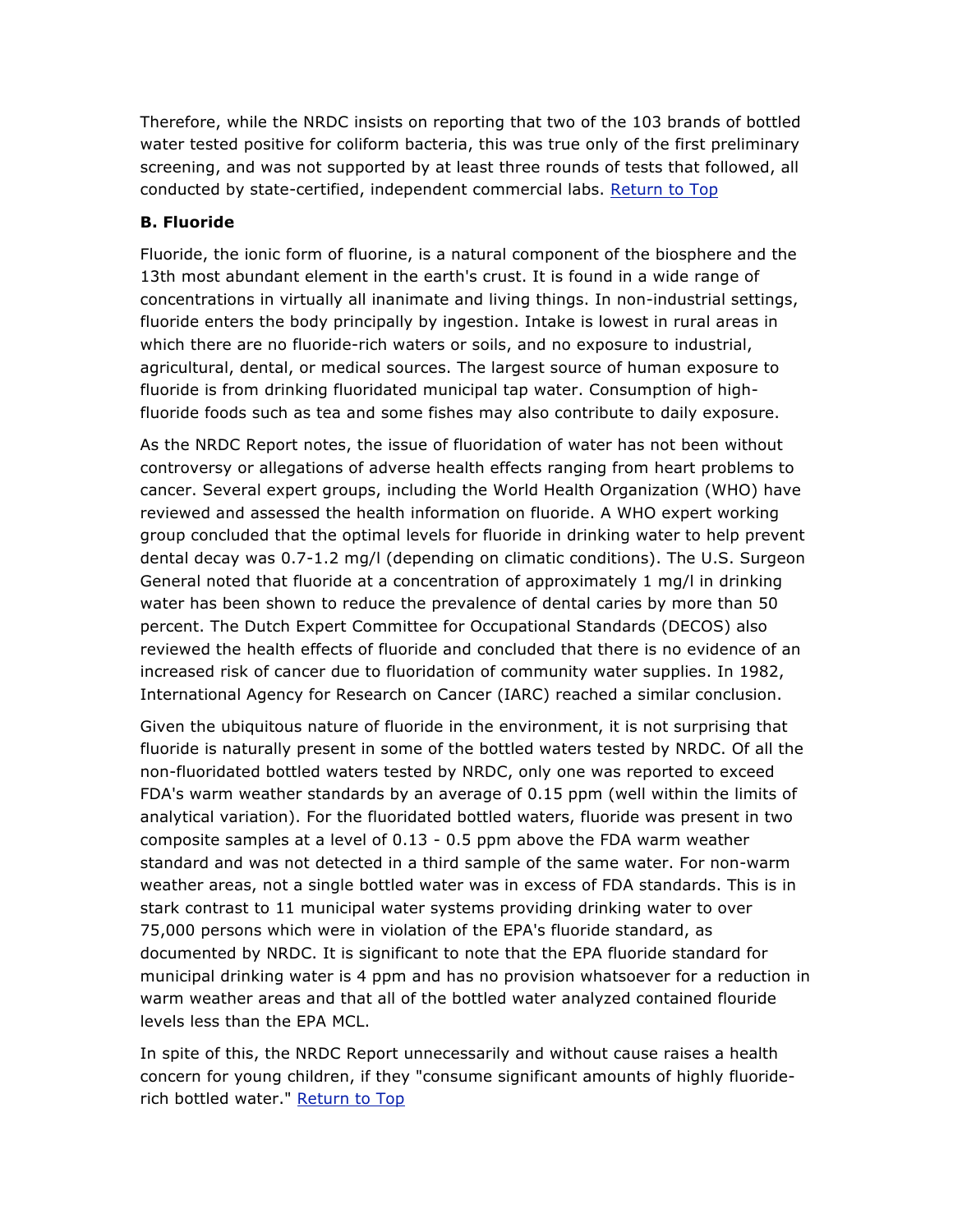#### **C. Nitrate**

Nitrate is a naturally occurring form of nitrogen found in soil, foods, and water. Nitrate is also naturally produced in the human body. In moderate amounts, nitrate is a harmless constituent of food and water.

Nitrate can be converted to nitrite by bacteria in the stomach and intestines. Nitrite is absorbed in the blood and oxygen-carrying hemoglobin is converted to methemoglobin, which can no longer carry oxygen. Infants, between the ages of two weeks and six months, are more susceptible to nitrate because they typically have more bacteria in their gastrointestinal system than adults and they cannot change methemoglobin back to hemoglobin. In excessive quantities, nitrate in infants can cause serious illness (blue-baby syndrome - methemoglobinemia) and in severe cases, if untreated, death. Studies have demonstrated that "blue-baby syndrome" is very rare at nitrate concentrations in water below 50 mg/l.

Most nitrate and nitrite human exposure is from the diet. The highest nitrate concentrations are found in celery, spinach, lettuce, beets, radishes, melon, turnip greens and rhubarb. For most of the population, 97% of daily nitrate intake comes from food and only 3% from drinking water. Furthermore, natural production of nitrate within the human body accounts for almost half of total daily exposure.

The NRDC Report states that to be safe "babies probably should not be fed with mineral water containing elevated nitrate levels" and "according to some, nitrate may be linked to cancer in adults…thyroid problems, hypertension, and certain birth defects." IBWA and its members agree that infants should not consume any water (bottled or tap) containing elevated nitrate (>10 ppm) levels.

What is disturbing about the NRDC Report's recommendation is that it is contained within a discussion of elevated nitrate levels in bottled water. NRDC provides no definition of what they consider to be "elevated." By NRDC's own account, not a single bottled water (or a single mineral water) tested contained nitrate levels anywhere near current standards; no sample had a nitrate level higher than about 5 ppm and the state surveys cited in the NRDC Report found a single instance where a bottled water was 1.1 ppm in excess of the current standard. This should be compared with an earlier NRDC study which found that between 1994 and 1995 over 471,000 people drank water from 588 municipal water suppliers that violated the EPA nitrate standard. EPA, FDA, and the scientific community would not construe any of the values obtained by NRDC on bottled water as "elevated."

Furthermore, the NRDC Report's assertion that <10 ppm "leaves no margin of safety for infants and probably actually allows some susceptible infants to become ill at this level" is inflammatory and without merit. In establishing the MCL for nitrate, EPA (1990) concluded that there is no convincing evidence that nitrate (or nitrite) is associated with any adverse health effect other than methemoglobinemia.

Nevertheless, the NRDC Report unjustifiably raises public fears concerning potential adverse health effects in children (brain damage, death) and adults (cancer, birth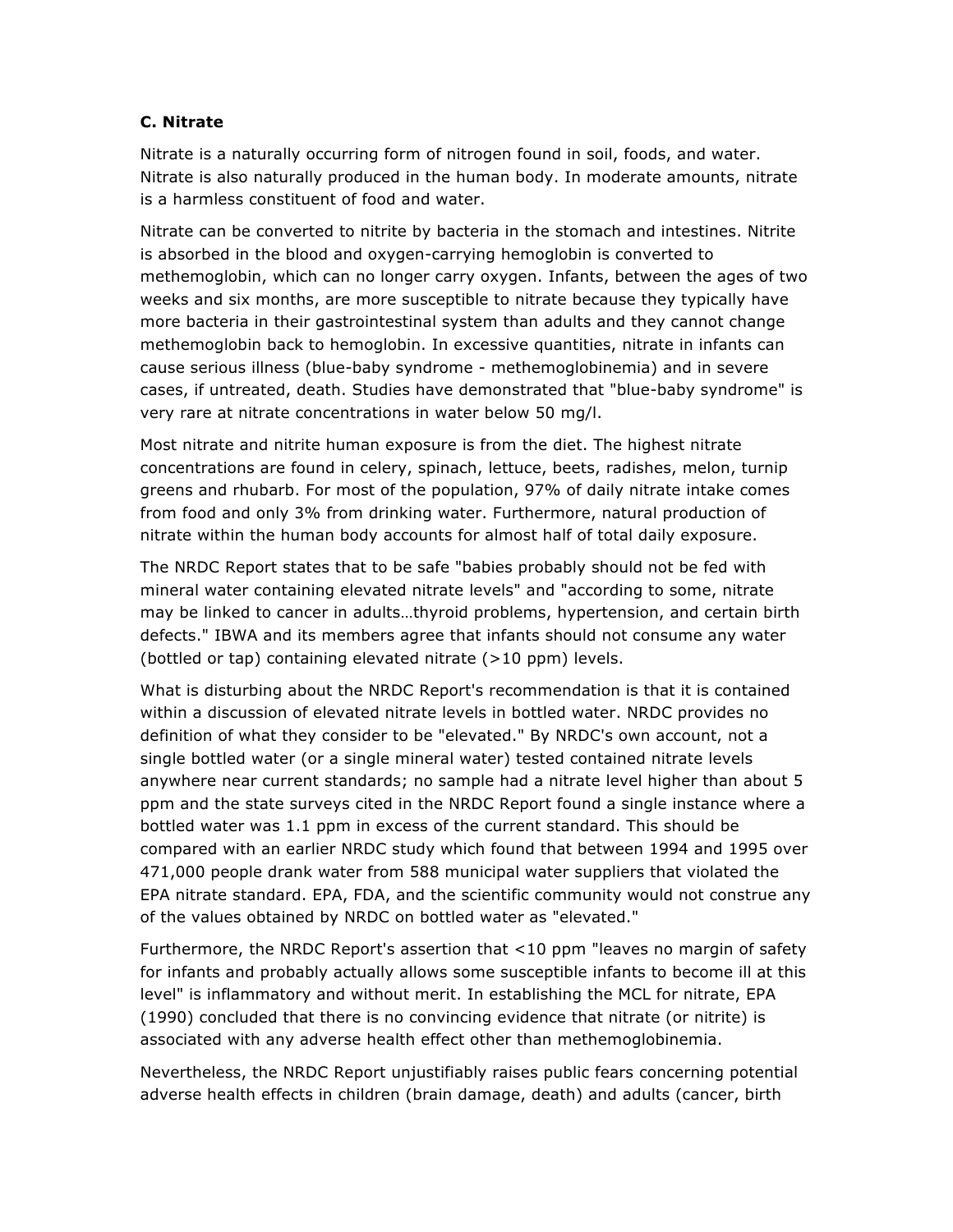defects) from consuming bottled water containing "elevated" levels of nitrate. Return to Top

## **D. Arsenic**

Arsenic is the 20th most abundant element in the earth's crust. As such, it occurs naturally in soil, foods, water, and the human body. According to the EPA, the average U.S. arsenic levels are 5,000 ppb in soil, 20 to 140 ppb in food, 2 ppb in water, and 0.02 to 0.10 ug/m3 in air. As a result of all these "natural" exposures, the average American is exposed to approximately 50 ug/day of arsenic. Once absorbed into the body, most arsenic is metabolized and excreted quite quickly, with a half-life of 2-4 days. Because arsenic can be metabolized within the body into less toxic forms, many scientists believe that there exists an exposure level below which no adverse health effects would occur. There is also evidence that at least in animals, arsenic may be an essential trace element. Based on the evidence in animals, the potential human nutritional requirements have been calculated to be 12 - 25 ug/day.

Since 1980, the health risks associated with arsenic in drinking water have undergone extensive review, not only by the EPA, but by panels of experts around the world. In each of these reviews, it was found that knowledge of arsenic's adverse health effects largely comes from studies of foreign populations exposed to very high levels of arsenic -- substantially higher than those found in the U.S. This fact, combined with the nutritional and environmental differences between foreign populations and the U.S. populace, makes it difficult to extrapolate the results of these overseas studies to the U.S. Consequently, a significant amount of uncertainty exists regarding arsenic's potential health risks at the low exposure levels commonly found in the U.S.

As a basis for its arsenic position, the NRDC Report presents a rather biased summary of the health concerns regarding arsenic in drinking water. While the summary initially notes that the information on health effects was "based on …studies of people …who …drank water containing levels of arsenic in excess of EPA's current standard of 50 ppb," this qualifier is often lost in subsequent discussions. The tone of the NRDC Report is that these adverse effects will most assuredly occur at the current MCL.

The National Academy of Sciences' National Research Council (NRC) recently completed a review of arsenic's potential health risks in the United States. As part of its review, the NRC committee evaluated the existing database on arsenic's health effects and then detailed the uncertainties that still exist regarding each of the specific health effects. For some of the health issues raised in the NRDC Report, the NAS report had the following to say:

## **Cancer**

*With minor exception, the epidemiological evidence for cancer comes from places where exposed populations were exposed to arsenic concentrations in drinking water*